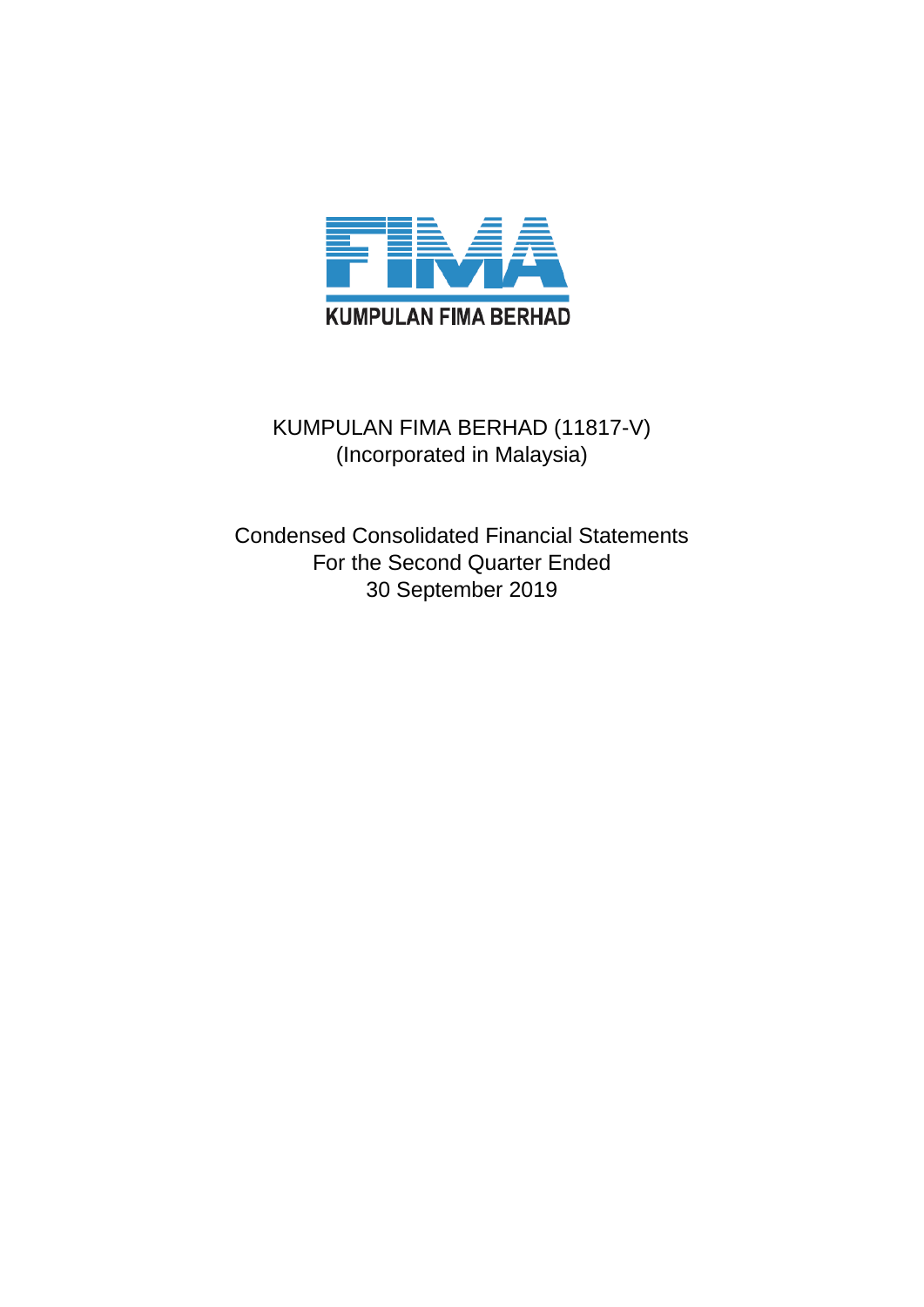

**KUMPULAN FIMA BERHAD (11817-V)**<br>KUMPULAN FIMA BERHAD

#### **CONDENSED CONSOLIDATED STATEMENT OF COMPREHENSIVE INCOME FOR THE SECOND QUARTER ENDED 30 SEPTEMBER 2019** *(THE FIGURES HAVE NOT BEEN AUDITED)*

|                                                       |                | <b>Current quarter</b> |                       | 6 months cumulative  |                       |  |
|-------------------------------------------------------|----------------|------------------------|-----------------------|----------------------|-----------------------|--|
|                                                       |                | <b>Current</b>         | <b>Preceding year</b> | <b>Current</b>       | <b>Preceding year</b> |  |
|                                                       |                | year                   | corresponding         | year                 | corresponding         |  |
|                                                       |                | quarter                | quarter               | to date<br>30-9-2019 | period                |  |
|                                                       | <b>Note</b>    | 30-9-2019              | 30-9-2018             |                      | 30-9-2018             |  |
|                                                       |                | <b>RM'000</b>          | <b>RM'000</b>         | <b>RM'000</b>        | <b>RM'000</b>         |  |
|                                                       |                |                        |                       |                      |                       |  |
| Revenue                                               | A <sub>9</sub> | 128,637                | 133,479               | 243,390              | 229,058               |  |
| Cost of sales                                         |                | (82, 352)              | (83, 240)             | (155, 305)           | (139, 545)            |  |
| Gross profit                                          |                | 46,285                 | 50,239                | 88,085               | 89,513                |  |
| Other income                                          |                | 2,445                  | 2,588                 | 4,891                | 4,306                 |  |
| Other items of expense                                |                |                        |                       |                      |                       |  |
| Administrative expenses                               |                | (19, 739)              | (15, 671)             | (38, 633)            | (33,045)              |  |
| Selling and marketing expenses                        |                | (2, 172)               | (1, 465)              | (4, 113)             | (3,093)               |  |
| Other operating (expenses)/income                     |                | (8,368)                | 21,663                | (15, 926)            | 15,568                |  |
|                                                       |                | (30, 279)              | 4,527                 | (58, 672)            | (20, 570)             |  |
| Finance costs                                         |                | (793)                  | (488)                 | (1,720)              | (854)                 |  |
| Share of results of associates                        |                | 488                    | (354)                 | 1,013                | (124)                 |  |
| <b>Profit before tax</b>                              | A9/A10         | 18,146                 | 56,512                | 33,597               | 72,271                |  |
| Income tax expense                                    | B <sub>5</sub> | (6, 535)               | (7,769)               | (10, 712)            | (10,932)              |  |
| <b>Profit net of tax</b>                              |                | 11,611                 | 48,743                | 22,885               | 61,339                |  |
| Other comprehensive income                            |                |                        |                       |                      |                       |  |
| Foreign currency translation differences              |                |                        |                       |                      |                       |  |
| for foreign operations                                |                | 1,097                  | (3,586)               | 3,812                | (657)                 |  |
| <b>Total comprehensive income</b>                     |                |                        |                       |                      |                       |  |
| for the period                                        |                | 12,708                 | 45,157                | 26,697               | 60,682                |  |
| Profit attributable to:                               |                |                        |                       |                      |                       |  |
| Equity holders of the Company                         |                | 10,111                 | 32,045                | 20,223               | 42,383                |  |
| Non-controlling interests                             |                | 1,500                  | 16,698                | 2,662                | 18,956                |  |
| Profit for the period                                 |                | 11,611                 | 48,743                | 22,885               | 61,339                |  |
| <b>Total comprehensive income</b><br>attributable to: |                |                        |                       |                      |                       |  |
|                                                       |                |                        |                       |                      | 41,932                |  |
| Equity holders of the Company                         |                | 11,060                 | 29,072                | 23,469               |                       |  |
| Non-controlling interests                             |                | 1,648                  | 16,085                | 3,228                | 18,750                |  |
| <b>Total comprehensive income</b><br>for the period   |                | 12,708                 | 45,157                | 26,697               | 60,682                |  |
| Earnings per share attributable                       |                |                        |                       |                      |                       |  |
| to equity holders of the Company :                    |                |                        |                       |                      |                       |  |
| Basic/diluted earnings per share (sen)                | <b>B12</b>     | 3.59                   | 11.37                 | 7.19                 | 15.04                 |  |

(The condensed consolidated statement of comprehensive income should be read in conjunction with the audited financial statements for the year ended 31 March 2019 and the accompanying explanatory notes attached to the interim financial *statements).*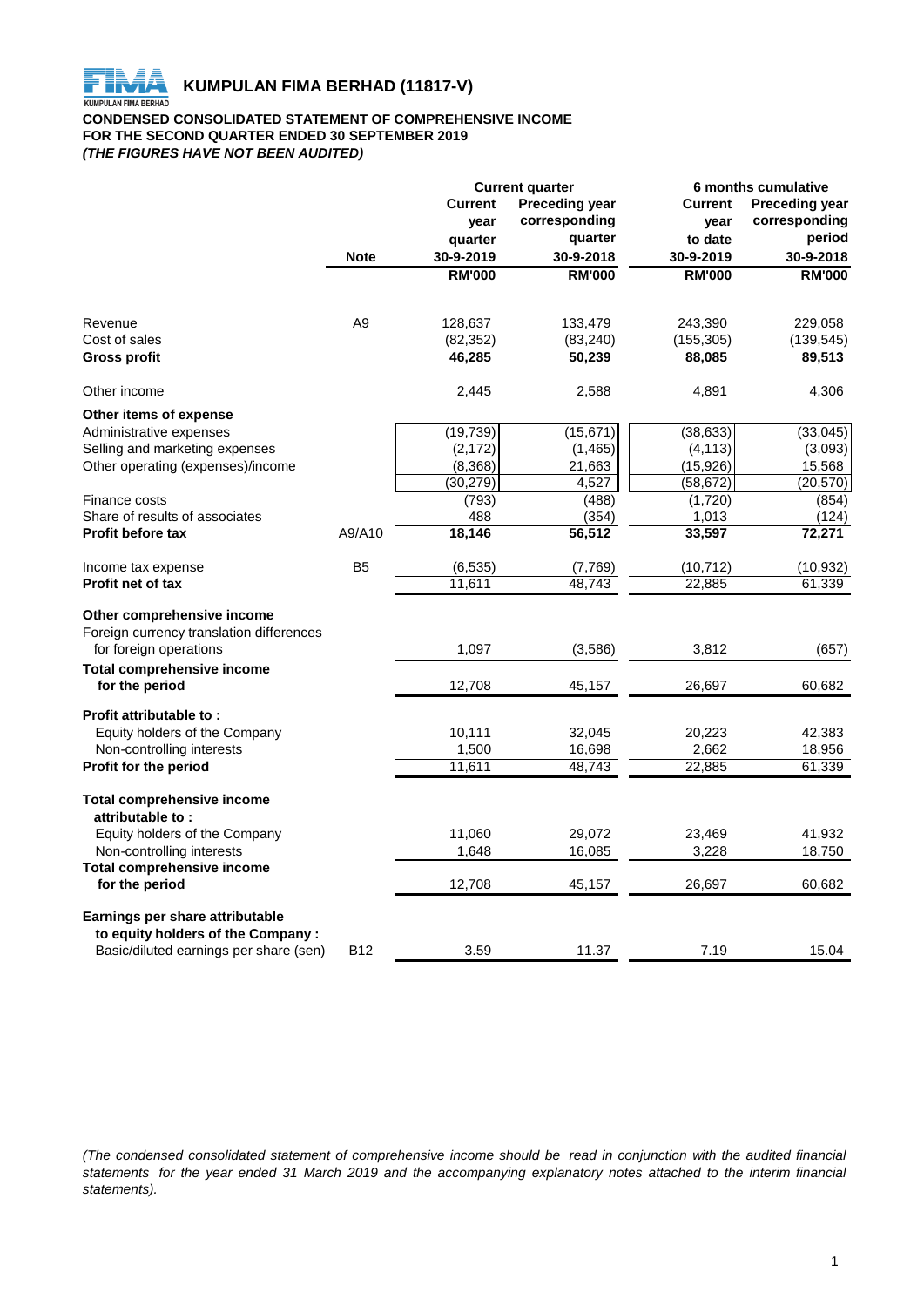# **KUMPULAN FIMA BERHAD (11817-V)**<br>KUMPULAN FIMA BERHAD (11817-V)

# **CONDENSED CONSOLIDATED STATEMENT OF FINANCIAL POSITION AS AT 30 SEPTEMBER 2019**

|                                                      | As at<br>30-9-2019 | As at<br>31-3-2019 |
|------------------------------------------------------|--------------------|--------------------|
|                                                      | <b>RM'000</b>      | <b>RM'000</b>      |
| <b>ASSETS</b>                                        |                    |                    |
| Non-current assets                                   |                    |                    |
| Property, plant and equipment                        | 551,593            | 548,078            |
| Right-of-use assets                                  | 28,032             |                    |
| Investment properties                                | 64,373             | 65,191             |
| Investment in associates                             | 32,287             | 31,274             |
| Deferred tax assets                                  | 10,179             | 11,207             |
| Goodwill on consolidation                            | 12,710             | 12,710             |
|                                                      | 699,174            | 668,460            |
| <b>Current assets</b>                                |                    |                    |
| Inventories                                          | 117,395            | 104,669            |
| <b>Biological assets</b>                             | 5,265              | 4,504              |
| Trade receivables                                    | 130,496            | 129,159            |
| Other receivables                                    | 50,820             | 36,789             |
| Short term cash investments                          | 162,150            | 148,122            |
| Cash and bank balances                               | 133,718            | 142,196            |
|                                                      | 599,844            | 565,439            |
| <b>TOTAL ASSETS</b>                                  | 1,299,018          | 1,233,899          |
|                                                      |                    |                    |
| <b>EQUITY AND LIABILITIES</b>                        |                    |                    |
| Equity attributable to equity holders of the Company |                    |                    |
| Share capital                                        | 311,670            | 311,670            |
| <b>Treasury shares</b>                               | (1,937)            | (1, 143)           |
| Other reserves                                       | 62,309             | 59,063             |
| Retained earnings                                    | 428,490            | 433,562            |
|                                                      | 800,532            | 803,152            |
| Non-controlling interests                            | 249,439            | 253,807            |
| <b>Total equity</b>                                  | 1,049,971          | 1,056,959          |
|                                                      |                    |                    |
| <b>Non-current liabilities</b>                       |                    |                    |
| Lease obligations                                    | 36,623             | 14,868             |
| Retirement benefit obligations                       | 1,880              | 1,831              |
| Deferred tax liabilities                             | 42,105             | 42,031             |
|                                                      | 80,608             | 58,730             |
| <b>Current liabilities</b>                           |                    |                    |
| Lease obligations                                    | 7,021              | 643                |
| Short term borrowings                                | 33,218             | 34,506             |
| Trade and other payables                             | 108,145            | 64,360             |
| Provisions                                           | 10,293             | 11,312             |
| Tax payable                                          | 9,762              | 7,389              |
|                                                      | 168,439            | 118,210            |
| <b>Total liabilities</b>                             | 249,047            | 176,940            |
| <b>TOTAL EQUITY AND LIABILITIES</b>                  | 1,299,018          | 1,233,899          |
|                                                      |                    |                    |
| Net assets per share (RM)                            | 2.84               | 2.85               |

*(The condensed consolidated statement of financial position should be read in conjunction with the audited* financial statements for the year ended 31 March 2019 and the accompanying explanatory notes attached to the *interim financial statements).*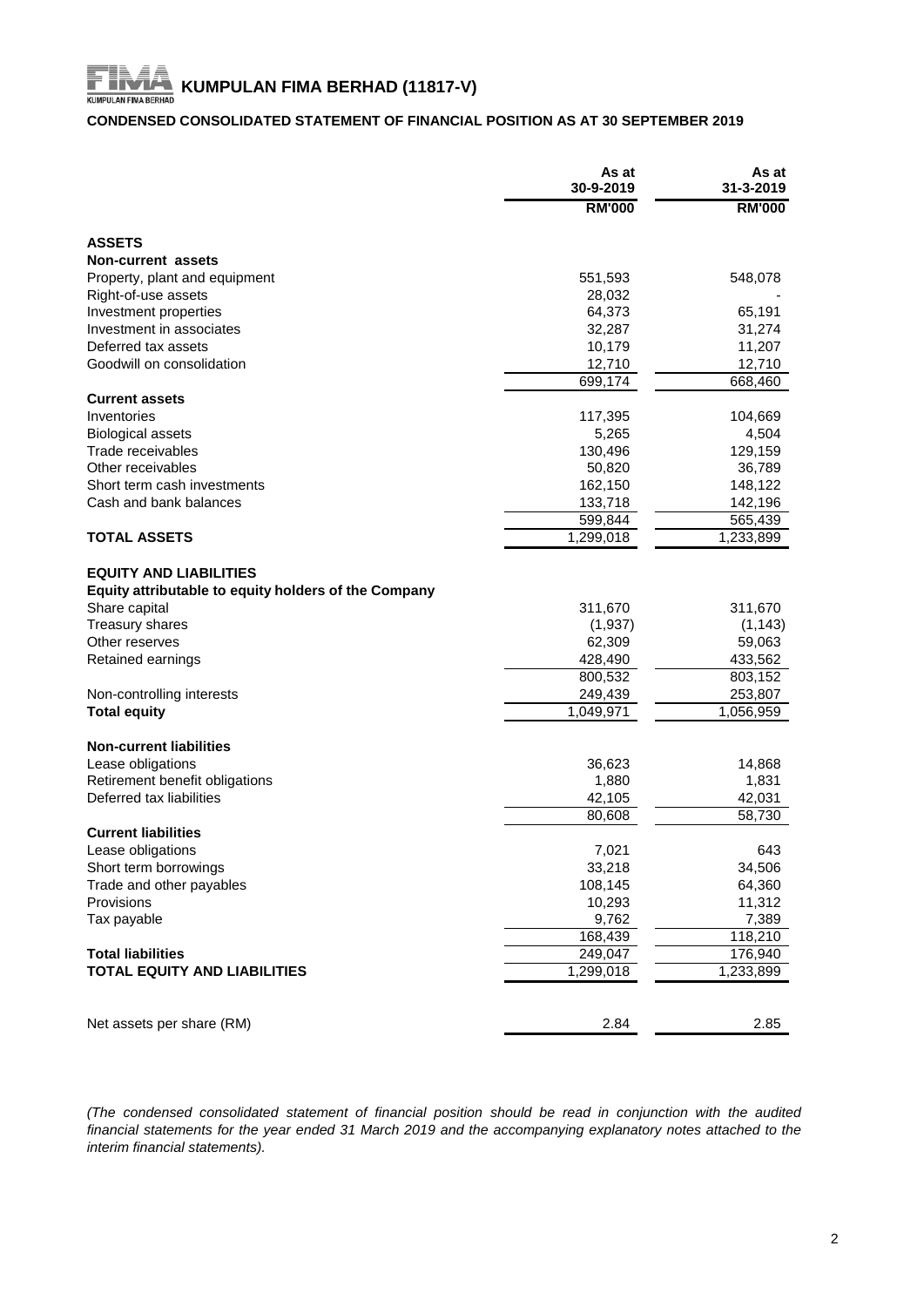# **THE FILAT KUMPULAN FIMA BERHAD (11817-V)**

#### **CONDENSED CONSOLIDATED STATEMENT OF CHANGES IN EQUITY FOR THE SECOND QUARTER ENDED 30 SEPTEMBER 2019**

|                                                |                                                      |                                            |                                    |                                                | Non-distributable                   |                                                                                     |                                                        | Distributable                                |                               |                                                   |                                         |
|------------------------------------------------|------------------------------------------------------|--------------------------------------------|------------------------------------|------------------------------------------------|-------------------------------------|-------------------------------------------------------------------------------------|--------------------------------------------------------|----------------------------------------------|-------------------------------|---------------------------------------------------|-----------------------------------------|
| Group                                          | <b>Share</b><br>capital<br><b>RM'000</b>             | <b>Treasury</b><br>shares<br><b>RM'000</b> | Other<br>reserves<br><b>RM'000</b> | <b>Revaluation</b><br>reserve<br><b>RM'000</b> | Capital<br>reserve<br><b>RM'000</b> | Capital<br>reserve<br>arising from<br>bonus issue in<br>subsidiary<br><b>RM'000</b> | <b>Foreign</b><br>exchange<br>reserve<br><b>RM'000</b> | <b>Retained</b><br>earnings<br><b>RM'000</b> | <b>Total</b><br><b>RM'000</b> | Non-<br>controlling<br>interests<br><b>RM'000</b> | <b>Total</b><br>equity<br><b>RM'000</b> |
|                                                |                                                      |                                            |                                    |                                                |                                     |                                                                                     |                                                        |                                              |                               |                                                   |                                         |
| At 1 April 2019                                | 311,670                                              | (1, 143)                                   | 59,063                             | $\overline{\phantom{a}}$                       | 437                                 | 66,459                                                                              | (7, 833)                                               | 433,562                                      | 803,152                       | 253,807                                           | 1,056,959                               |
| Total comprehensive income for the period      |                                                      |                                            | 3,246                              |                                                |                                     |                                                                                     | 3,246                                                  | 20,223                                       | 23,469                        | 3,228                                             | 26,697                                  |
| <b>Transactions with owners</b>                |                                                      |                                            |                                    |                                                |                                     |                                                                                     |                                                        |                                              |                               |                                                   |                                         |
| <b>Dividend</b><br>Purchase of treasury shares | $\overline{\phantom{a}}$<br>$\overline{\phantom{a}}$ | (794)                                      |                                    |                                                | $\overline{\phantom{a}}$            |                                                                                     |                                                        | (25, 295)                                    | (25, 295)<br>(794)            | (6, 942)<br>(654)                                 | (32, 237)<br>(1, 448)                   |
| Total transaction with owners                  | $\overline{\phantom{a}}$                             | (794)                                      | $\overline{\phantom{a}}$           |                                                |                                     |                                                                                     | $\overline{\phantom{a}}$                               | (25, 295)                                    | (26,089)                      | (7,596)                                           | (33,685)                                |
| At 30 September 2019                           | 311,670                                              | (1, 937)                                   | 62,309                             | $\sim$                                         | 437                                 | 66,459                                                                              | (4, 587)                                               | 428,490                                      | 800,532                       | 249,439                                           | 1,049,971                               |
| At 1 April 2018                                | 311,670                                              | (440)                                      | 44,858                             | $\blacksquare$                                 | 437                                 | 66,459                                                                              | (22, 038)                                              | 398,993                                      | 755,081                       | 244,844                                           | 999,925                                 |
| Total comprehensive income for the period      |                                                      | $\overline{\phantom{a}}$                   | (451)                              |                                                |                                     |                                                                                     | (451)                                                  | 42,383                                       | 41,932                        | 18,750                                            | 60,682                                  |
| <b>Transactions with owners</b>                |                                                      |                                            |                                    |                                                |                                     |                                                                                     |                                                        |                                              |                               |                                                   |                                         |
| Dividend<br>Purchase of treasury shares        | $\overline{\phantom{a}}$<br>$\blacksquare$           | (349)                                      |                                    | $\overline{\phantom{a}}$                       | $\blacksquare$                      | $\sim$                                                                              |                                                        | (25, 353)                                    | (25, 353)<br>(349)            | (6,995)<br>(920)                                  | (32, 348)<br>(1,269)                    |
| Total transaction with owners                  |                                                      | (349)                                      | $\blacksquare$                     |                                                |                                     | $\overline{\phantom{a}}$                                                            | $\overline{\phantom{a}}$                               | (25, 353)                                    | (25, 702)                     | (7, 915)                                          | (33, 617)                               |
| As 30 September 2018                           | 311,670                                              | (789)                                      | 44,407                             | $\overline{\phantom{a}}$                       | 437                                 | 66,459                                                                              | (22, 489)                                              | 416,023                                      | 771,311                       | 255,679                                           | 1,026,990                               |

*Attributable to equity holders of the Company*

(The condensed consolidated statements of changes in equity should be read in conjunction with the audited financial statements for the year ended 31 March 2019 and the accompanying explanatory notes attached to the *interim financial statements).*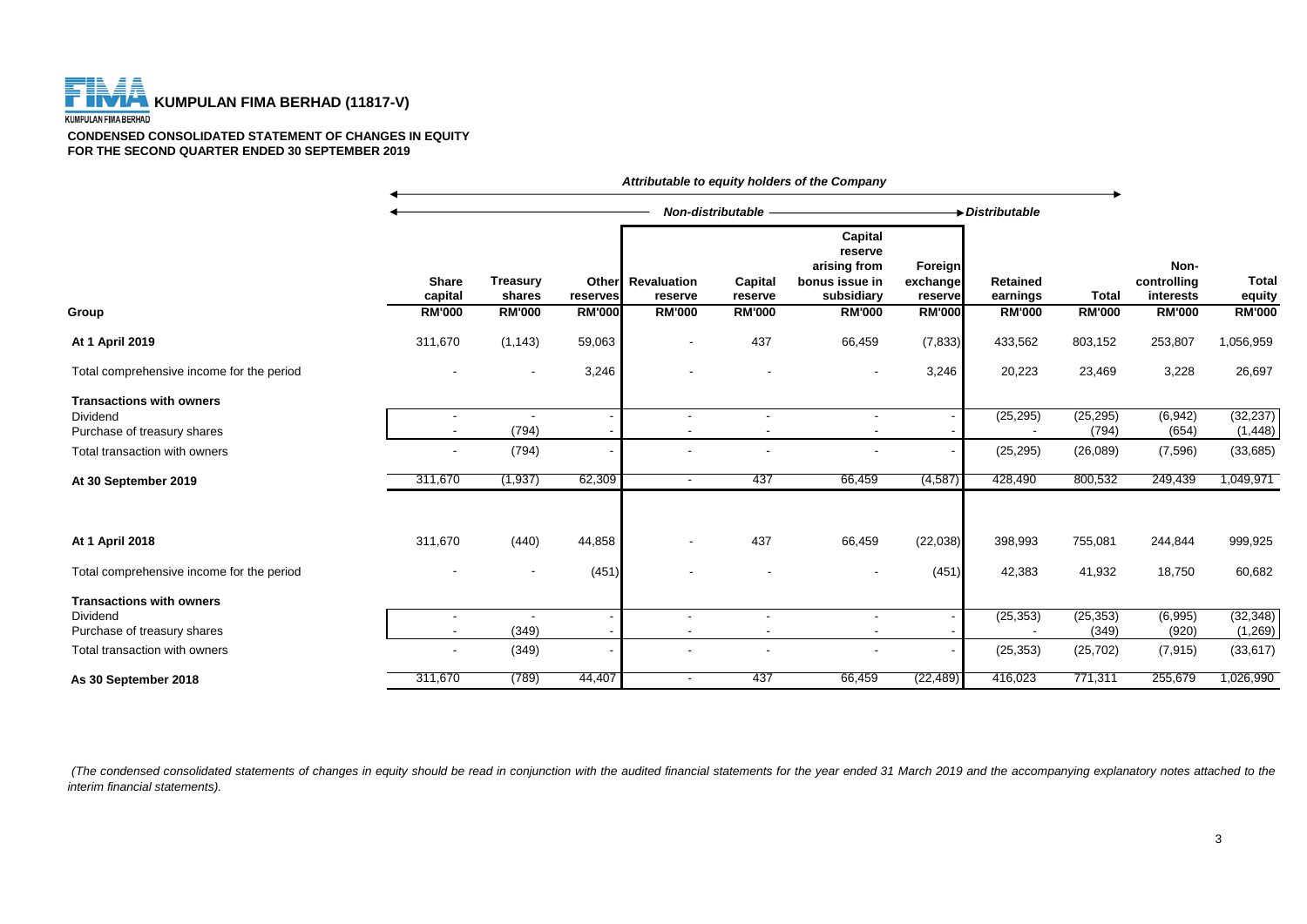# FIR **KUMPULAN FIMA BERHAD (11817-V)**<br>KUMPULAN FIMA BERHAD (11817-V)

# **CONDENSED CONSOLIDATED STATEMENT OF CASH FLOWS FOR THE SECOND QUARTER ENDED 30 SEPTEMBER 2019**

|                                                                                                    | 6 months ended     |                      |
|----------------------------------------------------------------------------------------------------|--------------------|----------------------|
|                                                                                                    | 30-9-2019          | 30-9-2018            |
|                                                                                                    | <b>RM'000</b>      | <b>RM'000</b>        |
| <b>CASH FLOWS FROM OPERATING ACTIVITIES</b>                                                        |                    |                      |
| Profit before tax<br>Adjustments for:                                                              | 33,597             | 72,271               |
| Depreciation of investment properties                                                              | 818                | 818                  |
| Depreciation for property, plant and equipment                                                     | 11,919             | 12,314               |
| Depreciation of right-of-use assets                                                                | 5,637              |                      |
| Fair value changes on biological assets                                                            | (761)              | 1,244                |
| Impairment loss on trade and other receivables                                                     | 2,096              | 94                   |
| Interest expense                                                                                   | 1,720              | 854                  |
| Interest income                                                                                    | (4, 333)           | (3,955)              |
| Net provision for retirement benefit obligation                                                    | 39                 |                      |
| Net reversal of provision for warranty                                                             | (1,019)            | (988)                |
| Net unrealised forex gain                                                                          | (582)              | (4,925)              |
| Net gain on disposal of property, plant and equipment                                              | (56)               |                      |
| Share of results of associates                                                                     | (1,013)            | 124                  |
| Write down/(back) of inventories<br>Write back of impairment loss on property, plant and equipment | 938                | (1,088)<br>(23, 631) |
| Operating profit before working capital changes                                                    | 49,000             | 53,132               |
| Increase in inventories                                                                            | (13,664)           | (19, 530)            |
| Increase in receivables                                                                            | (16, 881)          | (33,904)             |
| Increase in payables                                                                               | 20,863             | 18,819               |
| Cash generated from operations                                                                     | 39,318             | 18,517               |
| Interest paid                                                                                      | (1,720)            | (854)                |
| Taxes paid                                                                                         | (9,610)            | (8,704)              |
| Retirement benefits paid                                                                           | (27)               | (45)                 |
| Net cash generated from operating activities                                                       | 27,961             | 8,914                |
| <b>CASH FLOWS FROM INVESTING ACTIVITIES</b>                                                        |                    |                      |
| Proceeds from disposal of property, plant and equipment                                            | 95                 |                      |
| Purchase of property, plant and equipment                                                          | (15, 473)          | (21, 255)            |
| Net dividend received from an associated company                                                   |                    | 1,394                |
| Acquisition of treasury shares                                                                     | (794)              | (349)                |
| Interest income received                                                                           | 4,333              | 3,955                |
| Net placement of short term cash investments                                                       | (14, 028)          | (89, 877)            |
| Net cash used in investing activities                                                              | (25, 867)          | (106, 132)           |
| <b>CASH FLOWS FROM FINANCING ACTIVITIES</b>                                                        |                    |                      |
| Net (repayment)/drawdown of borrowings                                                             | (1,288)            | 1,922                |
| Repayment of lease obligations                                                                     | (5, 536)           | (386)                |
| Dividend paid by a subsidiary to non-controlling interests                                         | (6, 942)           | (6,995)              |
| Net cash used in financing activities                                                              | (13, 766)          | (5, 459)             |
| NET DECREASE IN CASH AND CASH EQUIVALENTS                                                          | (11, 672)          | (102, 677)           |
| EFFECT ON FOREIGN EXCHANGE RATE CHANGES IN CASH                                                    |                    |                      |
| <b>AND CASH EQUIVALENTS</b>                                                                        | 3,194              | 2,844                |
| CASH AND CASH EQUIVALENTS AT BEGINNING OF PERIOD                                                   |                    | 235,297              |
| CASH AND CASH EQUIVALENTS AT END OF PERIOD                                                         | 142,196<br>133,718 | 135,464              |
|                                                                                                    |                    |                      |
| <b>CASH AND CASH EQUIVALENTS COMPRISE:</b>                                                         |                    |                      |
| Cash and bank balances                                                                             | 97,386             | 86,786               |
| Fixed deposits with financial institutions                                                         | 36,332             | 48,678               |
|                                                                                                    | 133,718            | 135,464              |

(The condensed consolidated statement of cash flows should be read in conjunction with the audited financial statements for *the year ended 31 March 2019 and the accompanying explanatory notes attached to the interim financial statements).*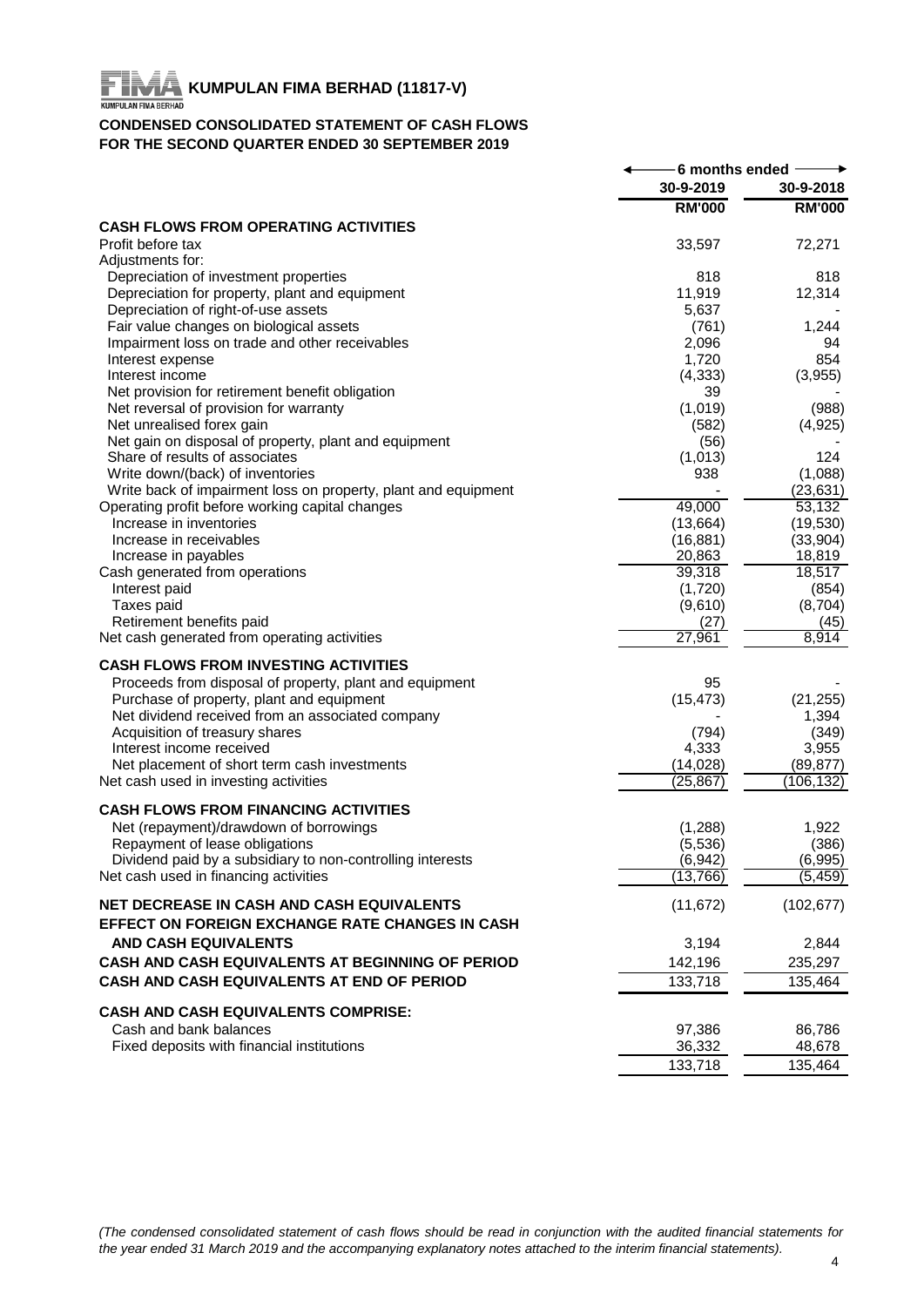

#### **NOTES TO THE QUARTERLY ANNOUNCEMENT FOR THE SECOND QUARTER ENDED 30 SEPTEMBER 2019**

#### **PART A - Explanatory notes pursuant to MFRS 134**

#### **A1. Accounting policies and basis of preparation**

The interim financial statements are unaudited and have been prepared in accordance with the requirements of MFRS 134: Interim Financial Reporting and paragraph 9.22 of the Listing Requirements of the Bursa Securities.

The interim financial statements should be read in conjunction with the audited financial statements for the year ended 31 March 2019. These explanatory notes attached to the interim financial statements provide an explanation of events and transactions that are significant to the understanding of the changes in the financial position and performance of the Group since the financial year ended 31 March 2019.

#### **A2. Changes in accounting policies**

#### **(a) Adoption of MFRSs, amendments to MFRSs and IC Interpretation**

The significant accounting policies adopted are consistent with those of the statutory financial statements for the financial year ended 31 March 2019 except for the adoption of the following new and revised Malaysian Financial Reporting Standards ("MFRSs"), Amendments to MFRSs and IC Interpretations.

On 1 April 2019, the Group adopted the following new and amended MFRSs and IC Interpretation:

- MERS 16: Leases
- Amendments to MFRS 9: Prepayment feature with compensation
- Amendments to MFRS 119: Plan amendment, curtailment or settlement
- Amendments to MFRS 128: Long term interest in associates and joint ventures
- Annual Improvements to MFRS Standards 2015 2017 Cycle
- IC Interpretation 23: Uncertainty over income tax treatments

The adoption of the above standards and interpretation did not have a significant impact on the financial statements in the period of initial application except as discussed below:

#### **MFRS 16: Leases**

MFRS 16 replaced MFRS 117: Leases, IC Interpretation 4: Determining whether an Arrangement contains a Lease, IC Interpretation 115: Operating Lease-Incentives and IC Interpretation 127: Evaluating the Substance of Transactions Involving the Legal Form of a Lease. MFRS 16 sets out the principles for the recognition, measurement, presentation and disclosure of leases and requires lessees to account for all leases under a single on-balance sheet model similar to the accounting for finance leases under MFRS 117.

At the commencement date of a lease, a lessee recognised a liability to make lease payments and an asset representing the right to use the underlying asset during the lease term. Lessees are required to recognise interest expense on the lease liability and the depreciation expense on the right-of-use asset.

Lessor accounting under MFRS 16 is substantially the same as the accounting under MFRS 117. Lessors continued to classify all leases using the same classification principle as in MFRS 117 and distinguish between two types of leases: operating and finance leases.

The standard affected primarily the accounting for the Group's non-cancellable operating leases. The Group recognised right-of-use assets and corresponding liabilities by applying the modified retrospective approach and not restate comparative amounts for the year prior to initial adoption. Right-of-use assets is measured at an amount equal to the lease liability amount on the date of transition.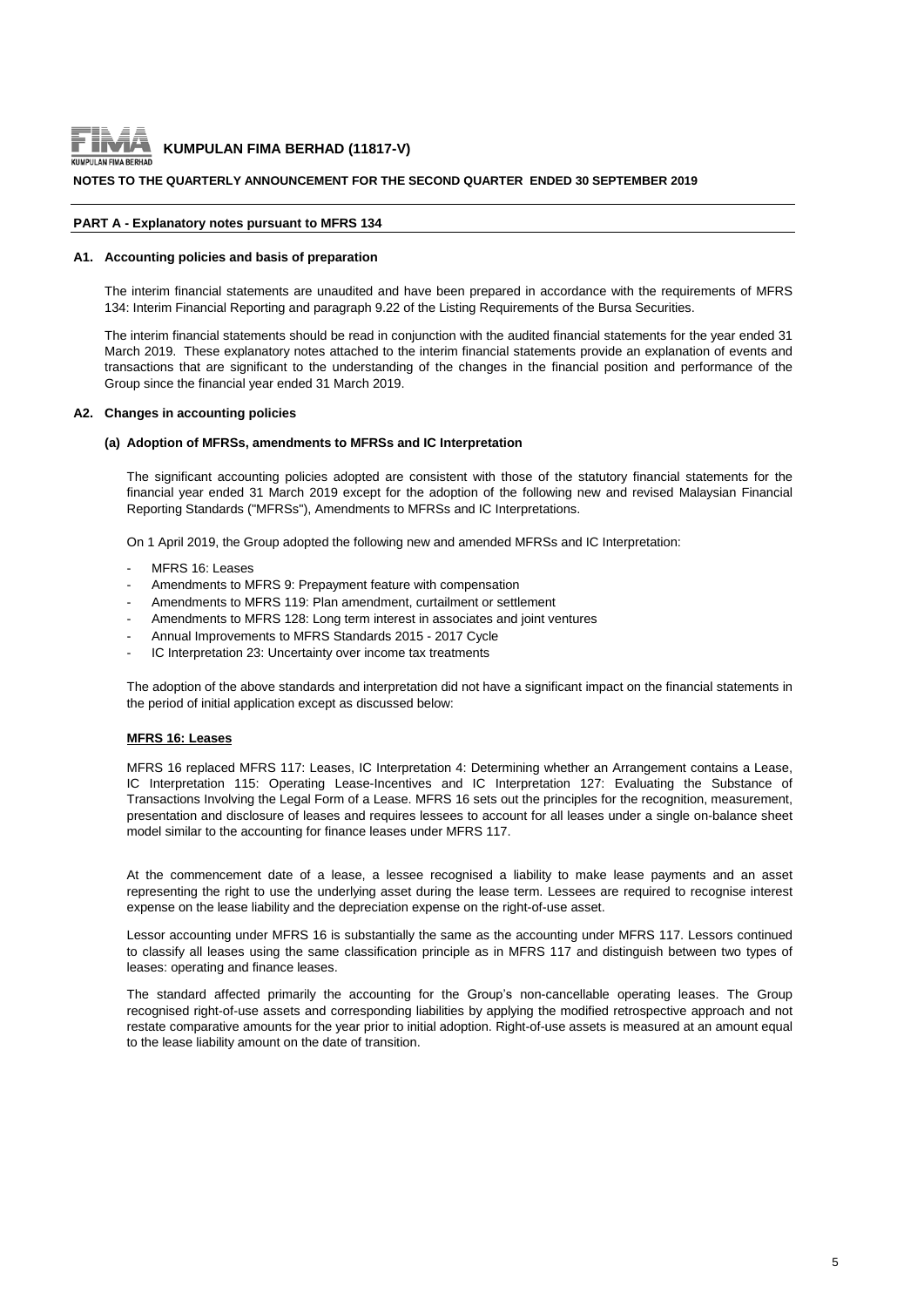

#### **NOTES TO THE QUARTERLY ANNOUNCEMENT FOR THE SECOND QUARTER ENDED 30 SEPTEMBER 2019**

#### **A2. Changes in accounting policies (cont'd.)**

#### **(a) Adoption of MFRSs, amendments to MFRSs and IC Interpretation (cont'd.)**

#### **MFRS 16: Leases (cont'd.)**

In summary, upon the adoption of MFRS 16, the Group recognised the following balances as at 1 April 2019:

|                     | Assets/<br>(Liabilities)<br><b>RM'000</b> |
|---------------------|-------------------------------------------|
| Right-of-use assets | 33,669                                    |
| Lease liabilities   | (33,669)                                  |

In the statement of profit and loss, expenses which were previously recognised as lease expenses in the cost of sales are now replaced by interest expense on lease liabilities (included within the finance costs line) and depreciation of right-of use assets. In the statement of cash flow, lease payments for the principal portion are now classified under financing activities compared to operating activities in the past.

#### **(b) Standards and Interpretations issued but not yet effective**

The Group has not early adopted the following new and amended MFRSs and IC Interpretations that are not yet effective:

|                                                                     | <b>Effective for</b><br>financial period<br>beginning |
|---------------------------------------------------------------------|-------------------------------------------------------|
| <b>Description</b>                                                  | on or after                                           |
| Amendments to MFRS 3: Definition of a Business                      | 1 January 2020                                        |
| Amendments to MFRS 101: Definition of Material                      | 1 January 2020                                        |
| Amendments to MFRS 108: Definition of Material                      | 1 January 2020                                        |
| MFRS 17: Insurance contracts                                        | 1 January 2021                                        |
| Amendments to MFRS 10 and MFRS 128: Sales or contribution of assets |                                                       |
| between an investor and its associate or joint venture              | Deferred                                              |

The directors expect that the adoption of the above standards and interpretations will have no material impact on the financial statements in the period of initial application.

#### **A3. Auditors' report on preceding annual financial statements**

The financial statements of the Group for the financial year ended 31 March 2019 were not subject to any audit qualification.

#### **A4. Seasonal and cyclical factors**

The operations of the Group are not affected by any seasonal or cyclical factors other than the manufacturing segment which is affected by cyclical changes in volumes of certain products whilst the plantation segment is affected by seasonal crop production, weather conditions and fluctuating commodity prices.

#### **A5. Unusual items affecting the financial statements**

There were no items affecting assets, liabilities, equity, net income or cash flows that are unusual because of their nature, size or incidence other than as disclosed in Note B10(ii).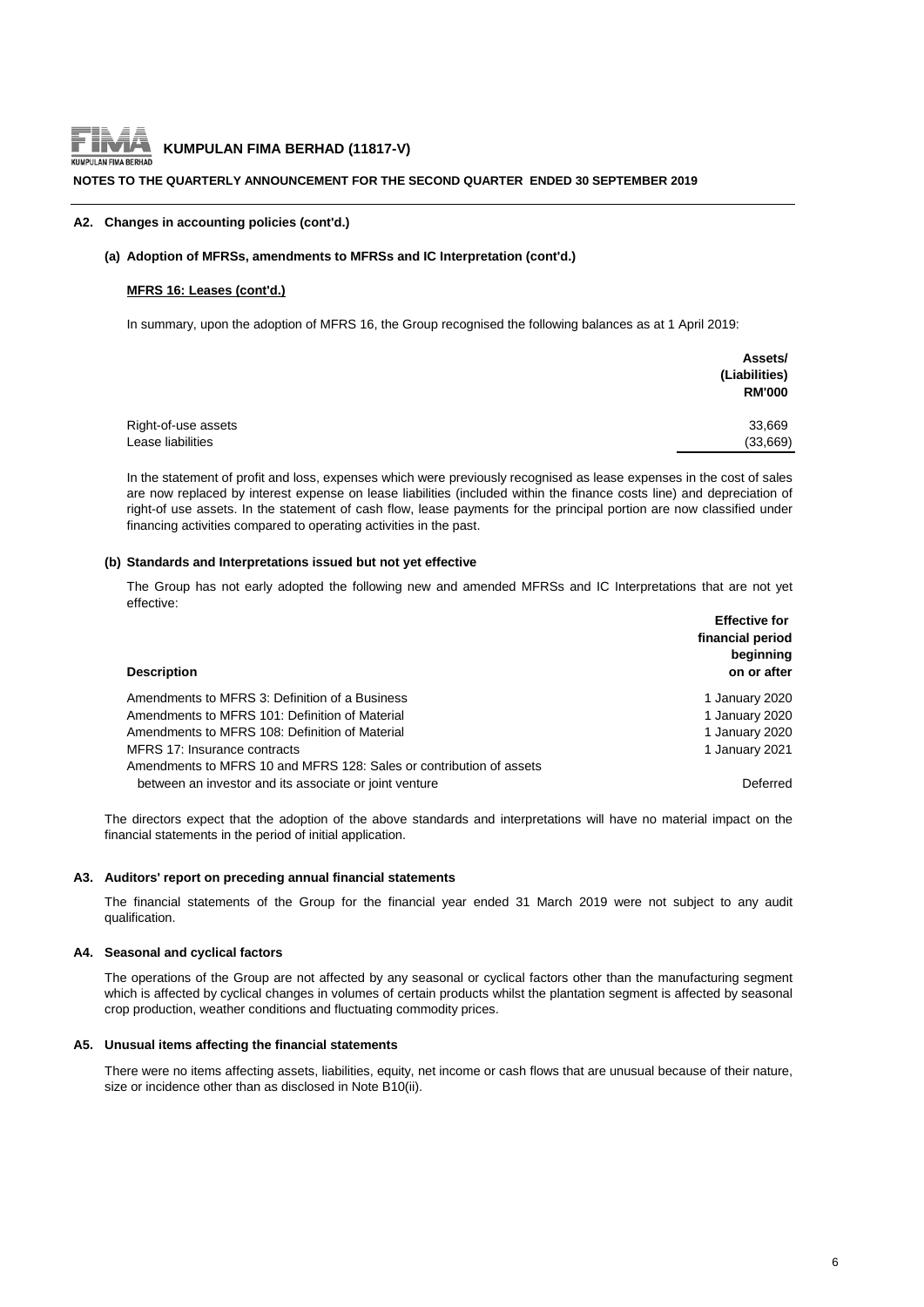

# **KUMPULAN FIMA BERHAD (11817-V)**<br>LANFIMA BERHAD

#### **NOTES TO THE QUARTERLY ANNOUNCEMENT FOR THE SECOND QUARTER ENDED 30 SEPTEMBER 2019**

#### **A6. Changes in estimates**

There were no changes in estimates that have a material effect on the current quarter's results.

#### **A7. Issuances, cancellation, repurchases, resale and repayment of debts and equity securities**

Save as disclosed below, there were no issuances, cancellations, repurchases, resale and repayments of debts and equity securities for the current quarter.

During the current quarter, the Company repurchased 344,200 of its issued ordinary shares from open market at an average price of RM1.71. The total transaction paid for the repurchase including transaction costs was RM587,000. Of the total 282,231,600 issued ordinary shares, 1,230,700 shares are held as treasury shares by the Company.

#### **A8. Dividend paid**

The Company's shareholders had at the Annual General Meeting on 28 August 2019 approved a single-tier final dividend of 9.0 sen for the financial year ended 31 March 2019 amounting to dividend payable of RM25.3 million. The dividend was subsequently paid on 7 October 2019.

#### **A9. Segmental information**

#### **(i) Segmental revenue and results for business segments**

|                          |               | <b>Quarter ended</b> |               | 6 months cumulative |
|--------------------------|---------------|----------------------|---------------|---------------------|
|                          | 30-9-2019     | 30-9-2018            | 30-9-2019     | 30-9-2018           |
| Revenue                  | <b>RM'000</b> | <b>RM'000</b>        | <b>RM'000</b> | <b>RM'000</b>       |
| Manufacturing*           | 36.040        | 36.438               | 66.219        | 67,296              |
| Plantation               | 23,025        | 37,124               | 50,818        | 59,457              |
| <b>Bulking</b>           | 30,771        | 20,716               | 51,070        | 37,019              |
| Food                     | 37,504        | 37,906               | 72,778        | 62,745              |
| <b>Others</b>            | 2,777         | 4,188                | 8,940         | 8,253               |
|                          | 130,117       | 136,372              | 249,825       | 234,770             |
| Eliminations             | (1,480)       | (2,893)              | (6, 435)      | (5, 712)            |
|                          | 128,637       | 133,479              | 243,390       | 229,058             |
| <b>Profit before tax</b> |               |                      |               |                     |
| Manufacturing*           | 8,784         | 10,803               | 13,224        | 14,890              |
| <b>Plantation</b>        | (1, 146)      | 26,522               | (3,024)       | 27,437              |
| <b>Bulking</b>           | 7,232         | 10,983               | 17,467        | 19,840              |
| Food                     | 4,113         | 8,501                | 8,501         | 10,081              |
| <b>Others</b>            | (1,325)       | 57                   | (3,584)       | 147                 |
|                          | 17,658        | 56,866               | 32,584        | 72,395              |
| Associated companies     | 488           | (354)                | 1,013         | (124)               |
|                          | 18,146        | 56,512               | 33,597        | 72,271              |

\* Production and trading of security documents.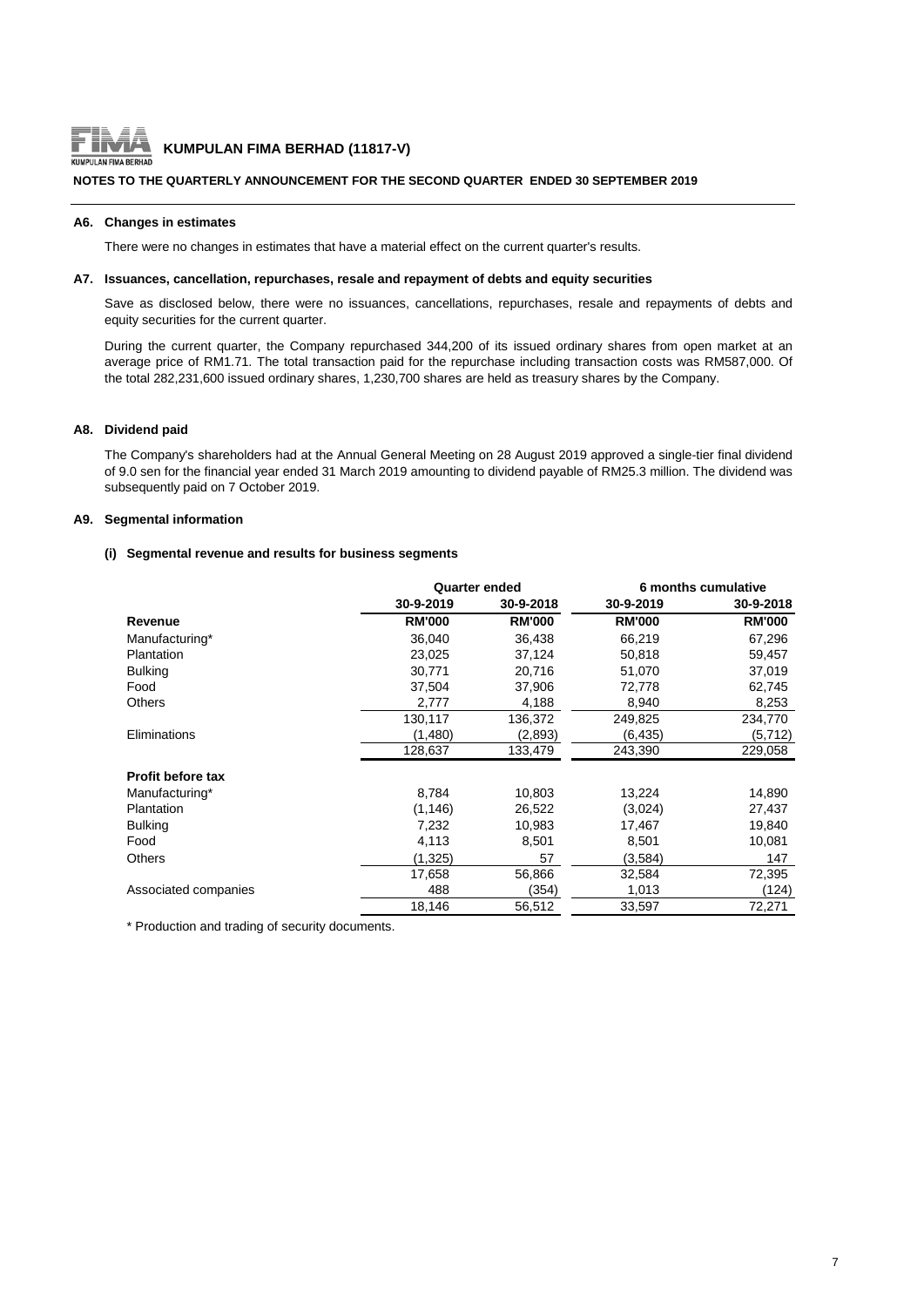

#### **NOTES TO THE QUARTERLY ANNOUNCEMENT FOR THE SECOND QUARTER ENDED 30 SEPTEMBER 2019**

#### **A9. Segmental information (cont'd.)**

# **(ii) Geographical segments**

|                      |               | <b>Quarter ended</b> |               | 6 months cumulative |
|----------------------|---------------|----------------------|---------------|---------------------|
|                      | 30-9-2019     | 30-9-2018            | 30-9-2019     | 30-9-2018           |
| Revenue              | <b>RM'000</b> | <b>RM'000</b>        | <b>RM'000</b> | <b>RM'000</b>       |
| Malaysia             | 77.053        | 67,534               | 139,276       | 123,815             |
| Indonesia            | 17,145        | 32,427               | 40,815        | 51,369              |
| Papua New Guinea     | 35,919        | 36,411               | 69,734        | 59,586              |
|                      | 130,117       | 136,372              | 249,825       | 234,770             |
| Eliminations         | (1,480)       | (2,893)              | (6, 435)      | (5, 712)            |
|                      | 128,637       | 133,479              | 243,390       | 229,058             |
| Profit before tax    |               |                      |               |                     |
| Malaysia             | 11,858        | 17.419               | 19,966        | 25,941              |
| Indonesia            | 1.775         | 31,096               | 4,303         | 36,788              |
| Papua New Guinea     | 4,025         | 8,351                | 8,315         | 9,666               |
|                      | 17.658        | 56,866               | 32,584        | 72,395              |
| Associated companies | 488           | (354)                | 1,013         | (124)               |
|                      | 18,146        | 56,512               | 33,597        | 72,271              |

| <b>Assets and liabilities</b> | <b>Current year to date</b><br>30-9-2019 |                              | <b>Preceding year</b><br>corresponding period<br>30-9-2018 |                              |  |
|-------------------------------|------------------------------------------|------------------------------|------------------------------------------------------------|------------------------------|--|
|                               | <b>Assets</b><br><b>RM'000</b>           | Liabilities<br><b>RM'000</b> | <b>Assets</b><br><b>RM'000</b>                             | Liabilities<br><b>RM'000</b> |  |
| Malaysia                      | 1.471.641                                | 228,872                      | 1.440.924                                                  | 291,570                      |  |
| Indonesia                     | 106,172                                  | 16,663                       | 106,613                                                    | 14.521                       |  |
| Papua New Guinea              | 183,605                                  | 68,764                       | 165,186                                                    | 65,985                       |  |
|                               | 1,761,418                                | 314.299                      | 1,712,723                                                  | 372.076                      |  |
| Eliminations                  | (462,400)                                | (65, 252)                    | (465,822)                                                  | (153,742)                    |  |
|                               | 1.299.018                                | 249.047                      | 1.246.901                                                  | 218.334                      |  |

 **6 months cumulative**

# **A10. Profit before tax**

The following amounts have been included in arriving at profit before tax:

| <b>Quarter ended</b> |               | 6 months cumulative |               |
|----------------------|---------------|---------------------|---------------|
| 30-9-2019            | 30-9-2018     | 30-9-2019           | 30-9-2018     |
| <b>RM'000</b>        | <b>RM'000</b> | <b>RM'000</b>       | <b>RM'000</b> |
| 2,219                | 2,377         | 4,333               | 3,955         |
|                      |               |                     |               |
| 9,509                | 7,221         | 18,374              | 13,132        |
| 793                  | 488           | 1,720               | 854           |
| 171                  | (3,831)       | (582)               | (4,925)       |
| 19                   | 605           | (410)               | 1,175         |
|                      |               |                     |               |
| 1,575                | 910           | 2,096               | 94            |
|                      |               |                     |               |
|                      |               | (56)                |               |
| (910)                | 770           | (761)               | 1,244         |
|                      |               |                     |               |
| 29                   | 5             | 39                  |               |
| (515)                | (633)         | (1,019)             | (988)         |
| (126)                | (1, 194)      | 938                 | (1,088)       |
|                      |               |                     |               |
|                      | (23, 631)     |                     | (23, 631)     |
|                      |               |                     |               |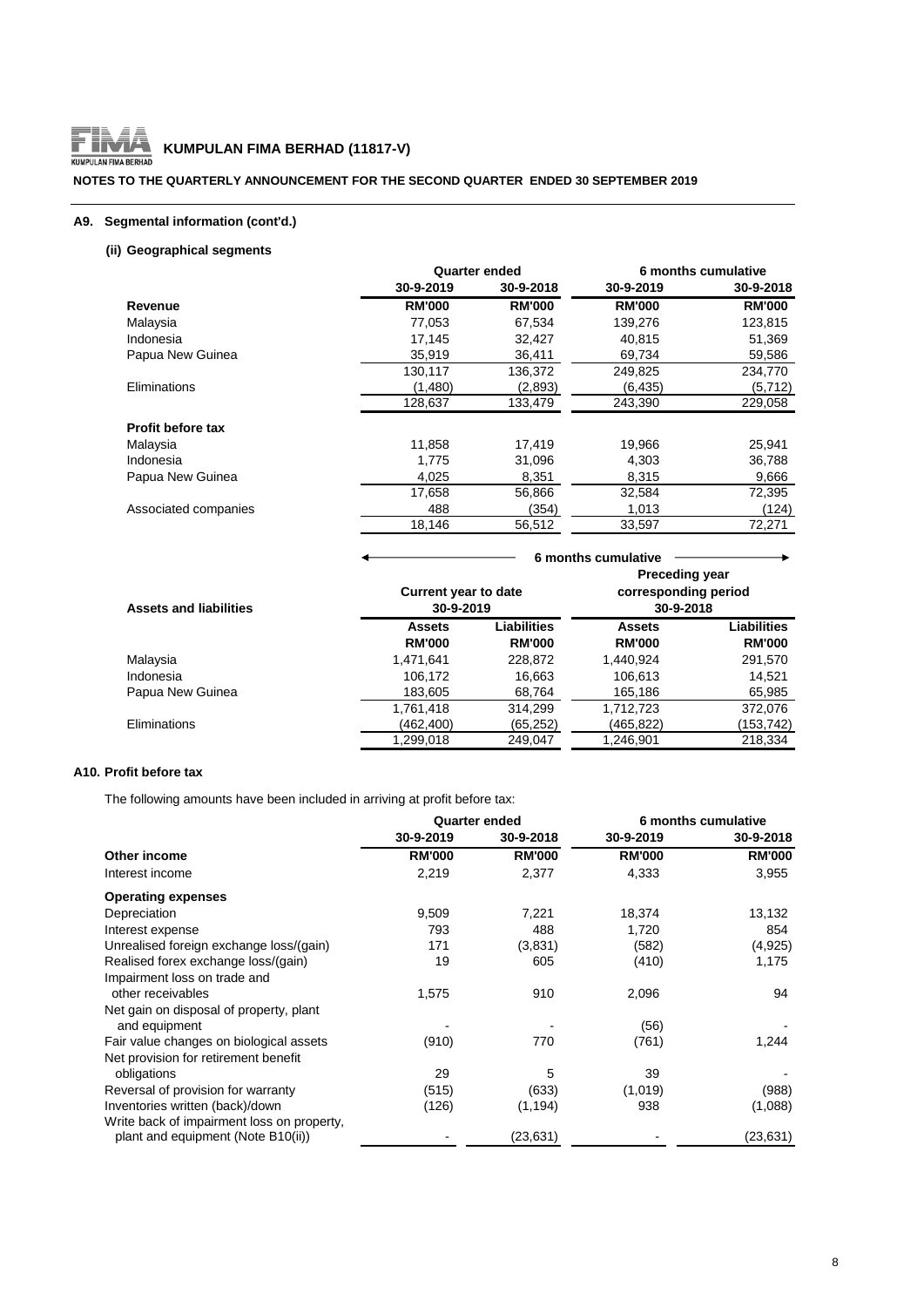

#### **NOTES TO THE QUARTERLY ANNOUNCEMENT FOR THE SECOND QUARTER ENDED 30 SEPTEMBER 2019**

#### **A11. Subsequent events**

There were no material events subsequent to the end of the current quarter.

#### **A12. Inventories**

During the quarter, there was no significant write down or write back of inventories except as disclosed in Note A10 above.

#### **A13. Changes in the composition of the Group**

There were no changes in the composition of the Group for the current quarter and financial period to date.

#### **A14. Changes in contingent liabilities**

There were no additional contingent liabilities during the current quarter, except as disclosed in Note B10 herein.

#### **A15. Significant acquisition of property, plant and equipment**

For the period under review, the Group's acquisitions of property, plant and equipment are as follows :

|                                                      | <b>Current year</b> |
|------------------------------------------------------|---------------------|
|                                                      | to date             |
|                                                      | <b>RM'000</b>       |
| Plant and machinery                                  | 3,103               |
| Vehicles                                             | 549                 |
| Land and buildings                                   | 45                  |
| Equipment, furniture and fittings and motor vehicles | 1,906               |
| Bearer plants and infrastructure                     | 6,097               |
| Work in progress                                     | 3,773               |
|                                                      | 15.473              |

#### **A16. Capital commitments**

The amount of commitments not provided for in the interim financial statements as at 30 September 2019 were as follows:

|                               | <b>Current year</b> |
|-------------------------------|---------------------|
|                               | to date             |
|                               | <b>RM'000</b>       |
| Property, plant and equipment |                     |
| - Approved and contracted for | 4.216               |
|                               |                     |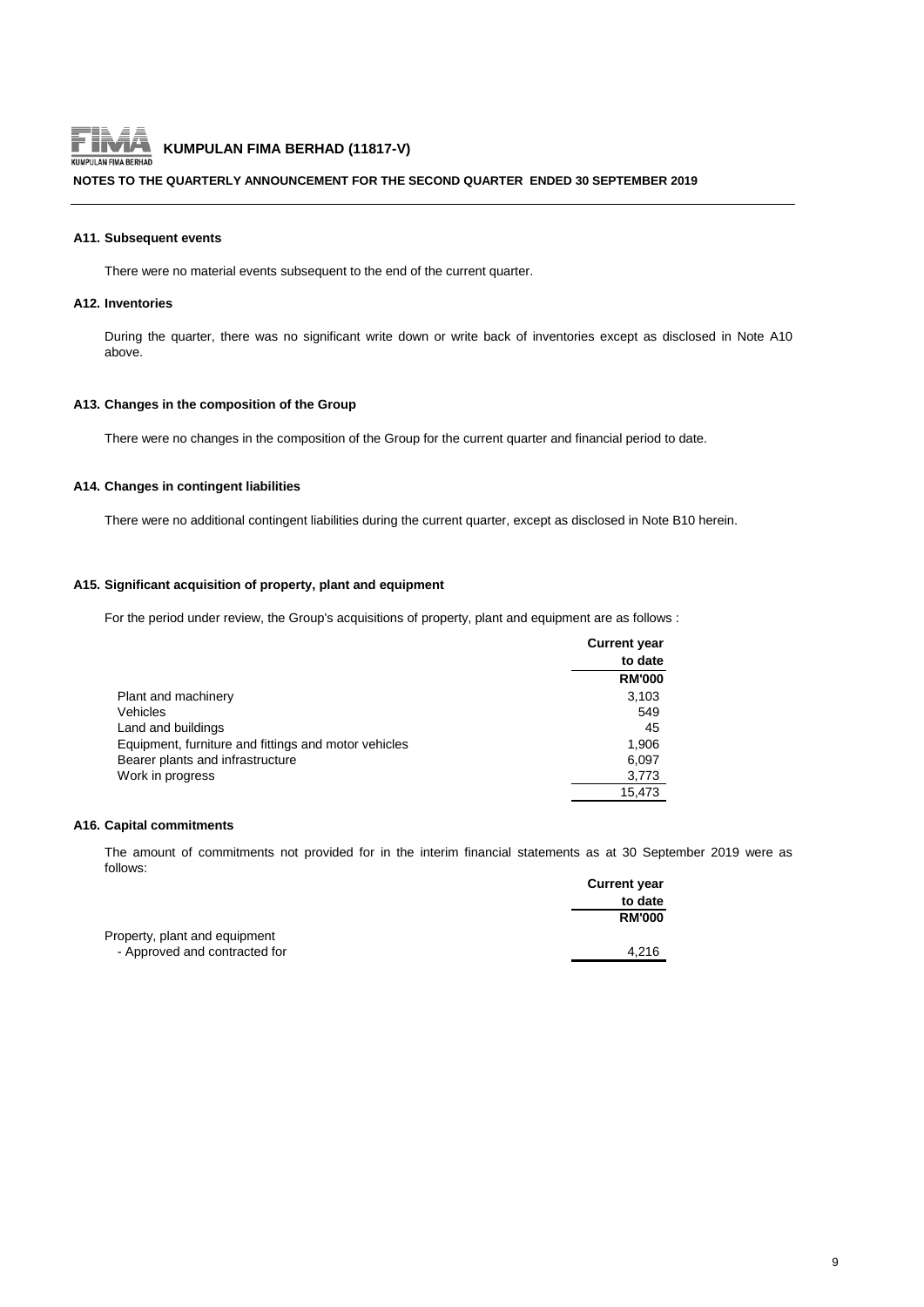

#### **NOTES TO THE QUARTERLY ANNOUNCEMENT FOR THE SECOND QUARTER ENDED 30 SEPTEMBER 2019**

#### **A17. Related party transactions**

The Group's related party transactions during the financial period were as follows:

|                                                                                   | <b>Current year</b> |
|-----------------------------------------------------------------------------------|---------------------|
|                                                                                   | to date             |
|                                                                                   | <b>RM'000</b>       |
| Rental expenses payable to a subsidiary<br>- Fima Corporation Berhad              | 426                 |
| Advisory services rendered by corporate shareholder<br>- BHR Enterprise Sdn. Bhd. | 60                  |
| Transactions with subsidiaries                                                    |                     |
| - Fima Instanco Sdn. Bhd. - Rental income                                         | 90                  |
| Transactions with related parties*                                                |                     |
| - PT Pohon Emas Lestari - Purchase of fresh fruit bunch                           | 2.672               |
| - Nationwide Express Courier Services Berhad - Delivery services                  | 50                  |
| - Nationwide Express Courier Services Berhad - Rental income                      | 44                  |

\*Related parties by virture of common shareholders/common directors.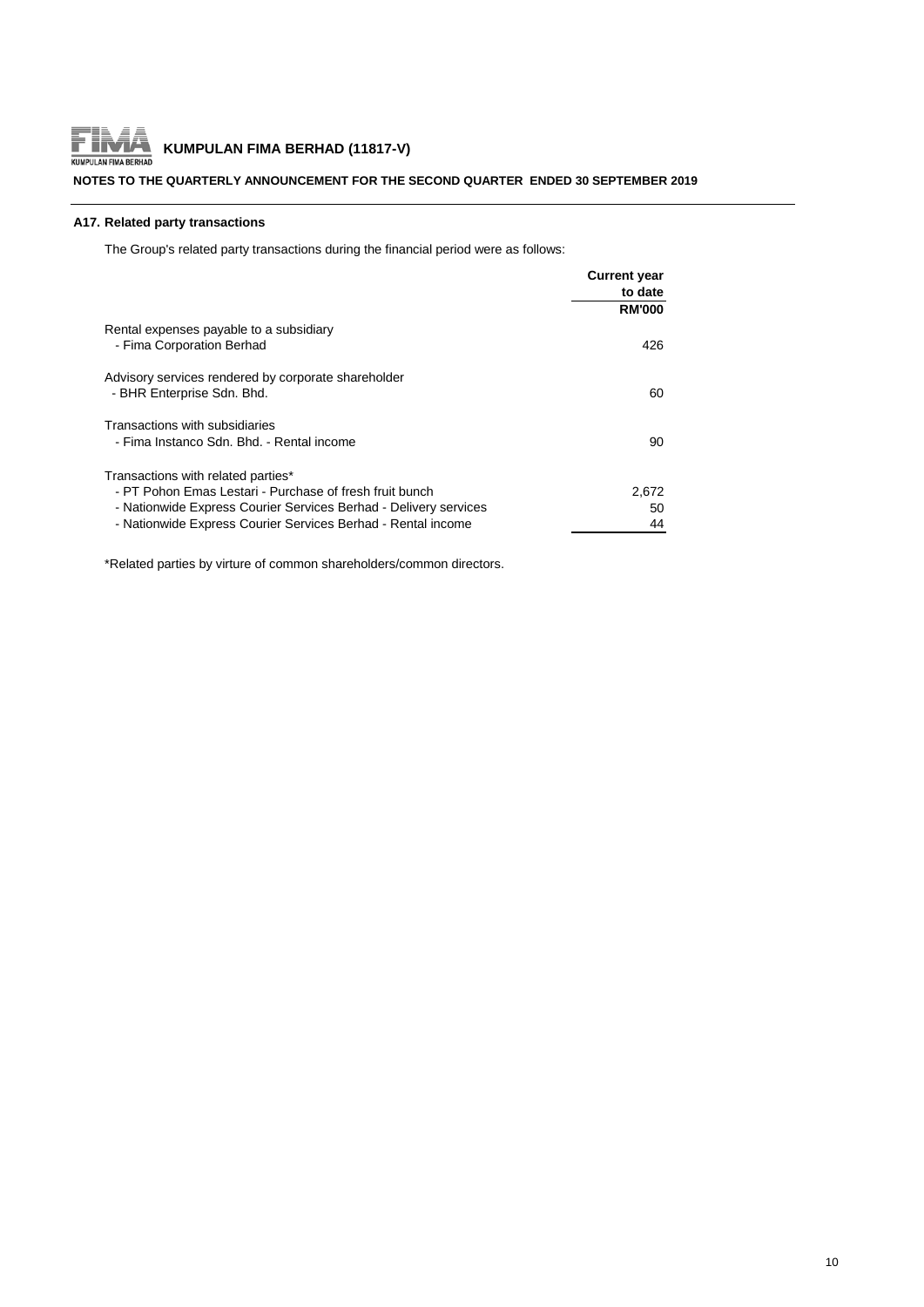

#### **NOTES TO THE QUARTERLY ANNOUNCEMENT FOR THE SECOND QUARTER ENDED 30 SEPTEMBER 2019**

#### **PART B - Bursa Securities Listing Requirements**

#### **B1. Review of performance**

#### **Group Performance**

|                                   | Current | <b>Previous</b> |          |        |
|-----------------------------------|---------|-----------------|----------|--------|
| (RM Million)                      | YTD     | YTD             | Variance | %      |
| Revenue                           | 243.39  | 229.06          | 14.33    | 6.3    |
| Profit before tax                 | 33.60   | 72.27           | (38.67)  | (53.5) |
| Profit before tax and write back* | 33.60   | 48.64           | (15.04)  | (30.9) |

\* The amount excludes the significant write back of impairment loss on property, plant and equipment amounting to RM23.6 *million pursuant to Mahkamah Agung's decision as disclosed in Note B10(ii).*

Group revenue for the second quarter ended 30 September 2019 increased by 6.3% to RM243.39 million as compared to RM229.06 million recorded in the corresponding period last year. The increase of RM14.33 million was mainly attributed to the higher revenue generated by bulking and food division.

However, Group profit before tax ("PBT")(excludes write back) has decreased by RM15.04 million or 30.9% to RM33.60 million as compared to the same period last year.

The performance of each business division is as follows:

#### **Manufacturing Division**

|                   | <b>Current</b> | <b>Previous</b> |          |        |
|-------------------|----------------|-----------------|----------|--------|
| (RM Million)      | YTD            | YTN             | Variance | %      |
| Revenue           | 66.22          | 67.30           | (1.08)   | (1.6)  |
| Profit before tax | 13.22          | 14.89           | (1.67)   | (11.2) |

Revenue from **Manufacturing Division** has recordered a slight decrease by 1.6% to RM66.22 million from RM67.30 million last year. On the back of lower revenue coupled with higher inventories written down, the division's PBT decreased by RM1.67 million or 11.2% to RM13.22 million as compared to the same corresponding period last year.

#### **Plantation Division**

| (RM Million)                                             | Current<br>YTD | <b>Previous</b><br>YTD | <b>Variance</b> | %       |
|----------------------------------------------------------|----------------|------------------------|-----------------|---------|
| Revenue                                                  |                |                        |                 |         |
| Indonesia                                                |                |                        |                 |         |
| - Crude palm oil (CPO)                                   | 40.81          | 44.18                  | (3.37)          | (7.6)   |
| - Crude palm kernel oil (CPKO)                           |                | 7.19                   | (7.19)          | (100.0) |
| Malaysia                                                 |                |                        |                 |         |
| - Fresh fruit bunch (FFB)                                | 8.46           | 6.30                   | 2.16            | 34.3    |
| - Pineapple                                              | 1.55           | 1.79                   | (0.24)          | (13.4)  |
| <b>Total</b>                                             | 50.82          | 59.46                  | (8.64)          | (14.5)  |
| (Loss)/Profit before tax<br>(Loss)/Profit before tax and | (3.02)         | 27.44                  | (30.46)         | (111.0) |
| write back*                                              | (3.02)         | 3.81                   | (6.83)          | (179.3) |

\* The amount excludes the significant write back of impairment loss on property, plant and equipment amounting to RM23.6 *million pursuant to Mahkamah Agung's decision as disclosed in Note B10(ii).*

| FFB produced (mt)            | 95,352 | 86.632 | 8.720  | 10.1   |
|------------------------------|--------|--------|--------|--------|
| FFB yield/ha (mt)            | 7.67   | 9.46   | (1.79) | (19.0) |
| Cost of FFB produced (RM/mt) | 299.69 | 257.70 | 41.99  | 16.3   |
| CPO produced (mt)            | 20.782 | 21.714 | (932)  | (4.3)  |
| CPO extraction rate (%)      | 22.27  | 22.83  | (0.56) | (2.5)  |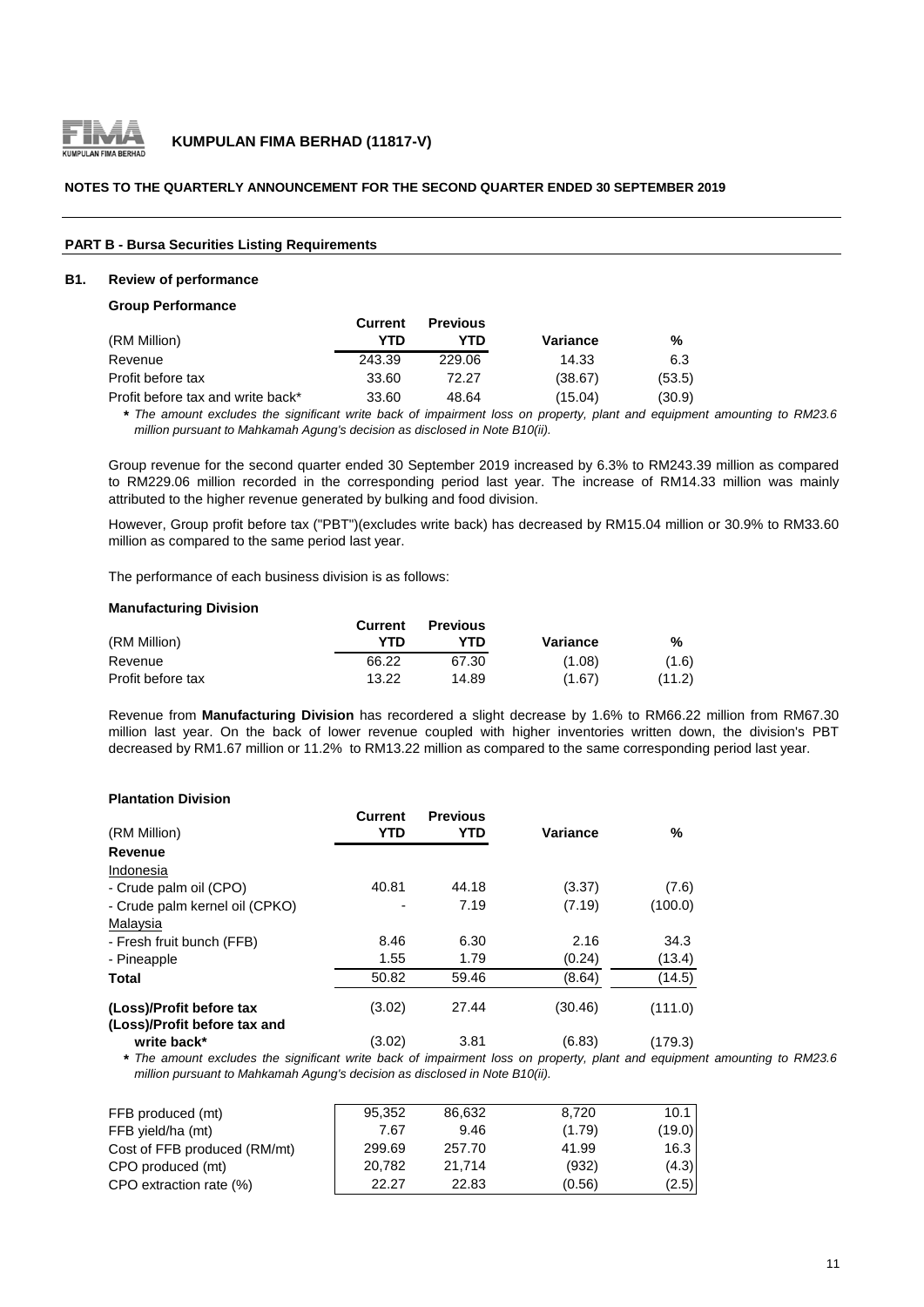

#### **NOTES TO THE QUARTERLY ANNOUNCEMENT FOR THE SECOND QUARTER ENDED 30 SEPTEMBER 2019**

#### **B1. Review of performance (cont'd.)**

**Plantation Division (cont'd.)**

| <b>Figure UNISION (COME U.)</b>                   |                |                               |                 |         |
|---------------------------------------------------|----------------|-------------------------------|-----------------|---------|
|                                                   | Current<br>YTD | <b>Previous</b><br><b>YTD</b> | <b>Variance</b> | %       |
| <b>Sales Quantity (mt)</b>                        |                |                               |                 |         |
| - CPO                                             | 21,069         | 21.975                        | (906)           | (4.1)   |
| - CPKO                                            |                | 2.070                         | (2,070)         | (100.0) |
| Average CIF selling price,<br>net of duty (RM/mt) |                |                               |                 |         |
| - CPO                                             | 1,937          | 2.010                         | (73)            | (3.6)   |
| - CPKO                                            |                | 3,476                         | (3, 476)        | (100.0) |
| Palm profiles (ha)                                |                |                               |                 |         |
| - Mature                                          | 12,434.6       | 9,156.3                       |                 |         |
| - Immature                                        | 2,666.6        | 5,471.6                       |                 |         |
| Total planted area                                | 15,101.2       | 14,627.9                      |                 |         |

Revenue from **Plantation Division** decreased by 14.5% to RM50.82 million as compared to the same period last year mainly attributable to lower sales volume and selling price of CPO as well as no sales of CPKO registered in the current period. On the back of lower revenue, the division PBT (excludes write back) has decreased by RM6.83 million as compared to last year.

Our plantation estates in Malaysia which are newly matured and still in the process of land development or palm planting registered a total pretax loss of RM6.55 million as compared to RM6.12 million pretax loss recorded in the corresponding period last year.

#### **Bulking Division**

|                   | Current | <b>Previous</b> |          |        |
|-------------------|---------|-----------------|----------|--------|
| (RM Million)      | YTD     | YTD             | Variance | %      |
| Revenue           | 51.07   | 37.02           | 14.05    | 38.0   |
| Profit before tax | 17.47   | 19.84           | (2.37)   | (11.9) |

**Bulking Division** recorded an increase of RM14.05 million or 38.0% in revenue to RM51.07 million as compared to last year. The increase was mainly due to higher contribution by edible oil and industrial chemicals product as well as sales of palm methyl ester ("PME") from biodiesel operation. Despite of this, the division's PBT dropped by RM2.37 million to RM17.47 million as compared to the corresponding period last year, mainly contributed by pre-tax losses of biodiesel segment, which is in the process of optimising its biodiesel plant.

#### **Food Division**

| (RM Million)           | <b>Current</b><br>YTD | <b>Previous</b><br>YTD | <b>Variance</b> | %      |
|------------------------|-----------------------|------------------------|-----------------|--------|
| Revenue                |                       |                        |                 |        |
| Papua New Guinea (PNG) | 69.73                 | 59.59                  | 10.14           | 17.0   |
| Malaysia               | 3.05                  | 3.16                   | (0.11)          | (3.5)  |
|                        | 72.78                 | 62.75                  | 10.03           | 16.0   |
| Profit before tax      | 8.50                  | 10.08                  | (1.58)          | (15.7) |

**Food Division**'s revenue increased to RM72.78 million as compared to RM62.75 million recorded in the previous financial period. The increase in revenue was mainly due to higher sales volume of tuna and mackerel products. However, the division's PBT declined by RM1.58 million as compared to the same period last year, mainly attributed to higher operating cost and impairment on receivables, as well as lower net forex gain of RM1.06 million (Q2 FY19: RM3.48 million).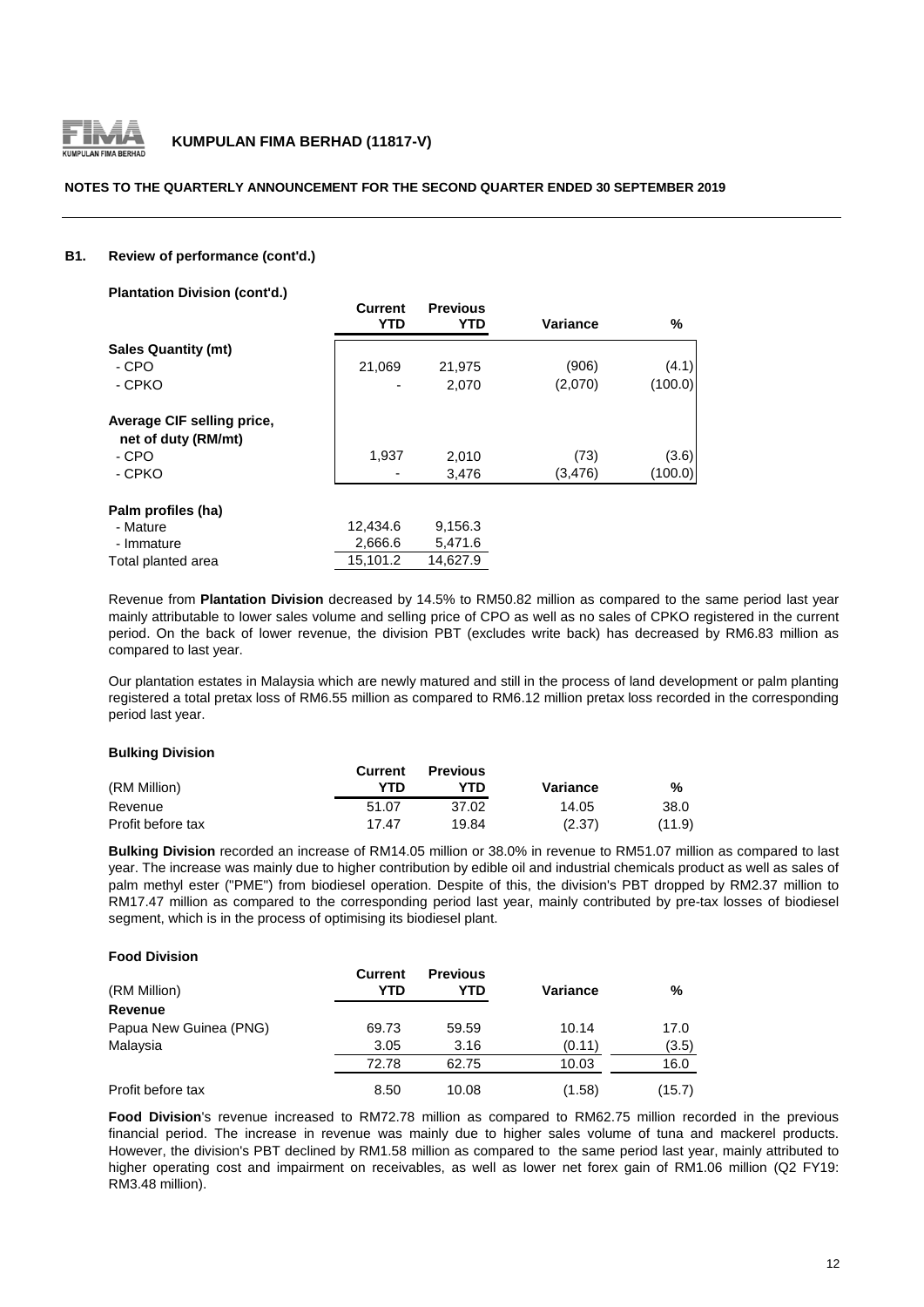

#### **NOTES TO THE QUARTERLY ANNOUNCEMENT FOR THE SECOND QUARTER ENDED 30 SEPTEMBER 2019**

#### **B2. Comparison with preceding quarter's results**

#### **Group Performance**

|                   | QTR 2   | OTR 1   |          |      |
|-------------------|---------|---------|----------|------|
| (RM Million)      | FY 2020 | FY 2020 | Variance | %    |
| Revenue           | 128.64  | 114.75  | 13.89    | 12.1 |
| Profit before tax | 18.15   | 15.45   | 2.70     | 17.5 |

The Group revenue increased by RM13.89 million to RM128.64 million as compared to the preceding quarter, as a result of higher revenue recorded by manufacturing, bulking and food divisions.

Inline with improvement in revenue, the Group PBT recorded an increase by RM2.70 million to RM18.15 million as compared to RM15.45 million recorded in the preceding quarter.

The performance of each business division is as follows:

#### **Manufacturing Division**

|                   | QTR <sub>2</sub> | OTR 1   |          |      |
|-------------------|------------------|---------|----------|------|
| (RM Million)      | FY 2020          | FY 2020 | Variance | %    |
| Revenue           | 36.04            | 30.18   | 5.86     | 19.4 |
| Profit before tax | 8.78             | 4.44    | 4.34     | 97.7 |

**Manufacturing Division**'s revenue increased by RM5.86 million or 19.4% in the current quarter as compared to the preceding quarter mainly due to higher volume of certain confidential documents. On the back of higher revenue coupled with lower inventories written down, PBT has also increased to RM8.78 million in the current quarter.

#### **Plantation Division**

| (RM Million)                                      | QTR <sub>2</sub><br>FY 2020 | QTR <sub>1</sub><br>FY 2020 | Variance | %      |
|---------------------------------------------------|-----------------------------|-----------------------------|----------|--------|
| Revenue                                           |                             |                             |          |        |
| Indonesia                                         |                             |                             |          |        |
| - CPO                                             | 17.15                       | 23.66                       | (6.51)   | (27.5) |
| Malaysia                                          |                             |                             |          |        |
| - Fresh fruit bunch                               | 4.95                        | 3.51                        | 1.44     | 41.0   |
| - Pineapple                                       | 0.93                        | 0.62                        | 0.31     | 50.0   |
| Total                                             | 23.03                       | 27.79                       | (4.76)   | (17.1) |
| Loss before tax                                   | (1.15)                      | (1.88)                      | 0.73     | 38.8   |
| CPO produced (mt)                                 | 10,533                      | 10,249                      | 284      | 2.8    |
| <b>Sales Quantity (mt)</b>                        |                             | 12,037                      |          |        |
| - CPO                                             | 9,032                       |                             | (3,005)  | (25.0) |
| Average CIF selling price,<br>net of duty (RM/mt) |                             |                             |          |        |
| - CPO                                             | 1,898                       | 1,966                       | (68)     | (3.5)  |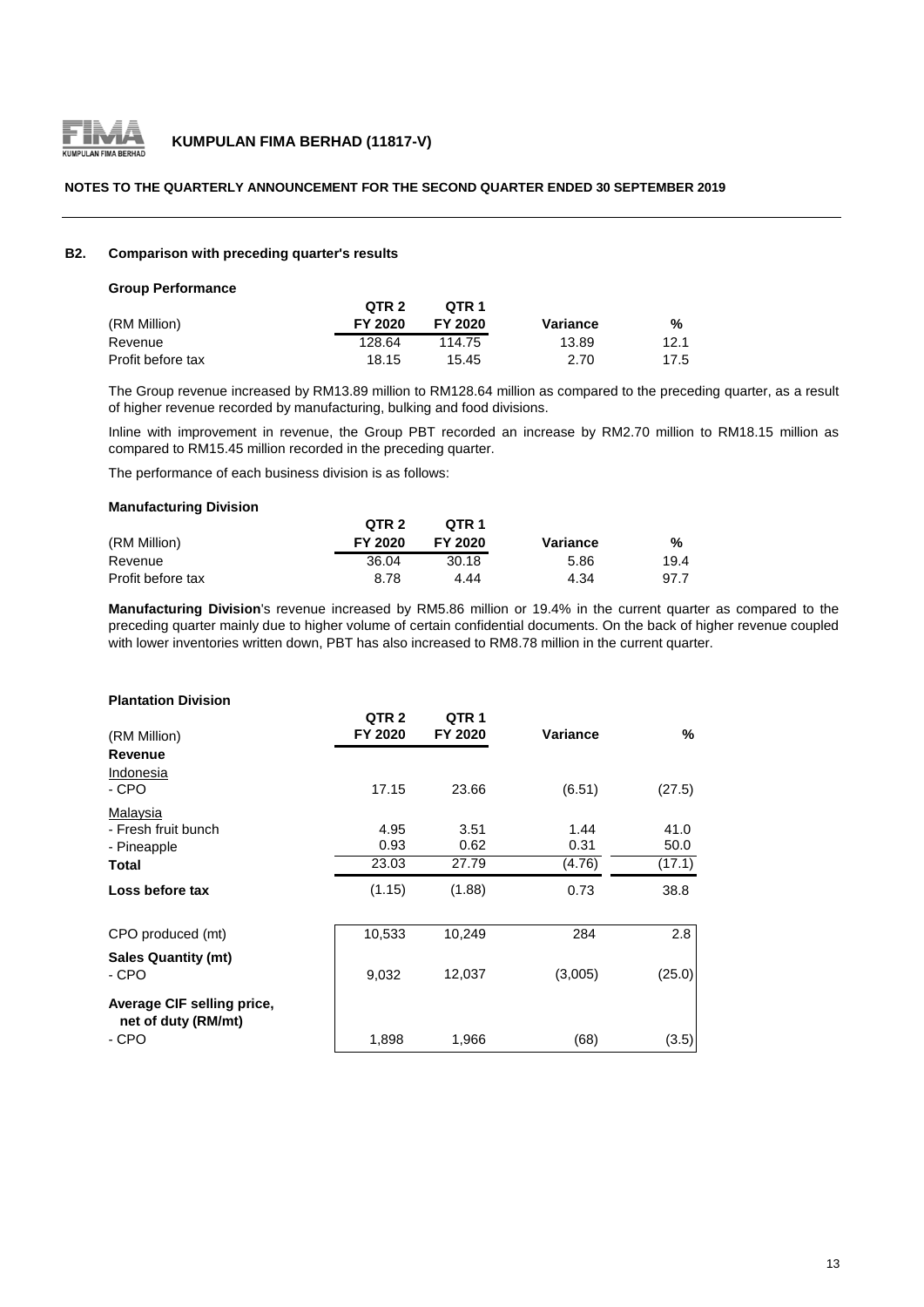

#### **NOTES TO THE QUARTERLY ANNOUNCEMENT FOR THE SECOND QUARTER ENDED 30 SEPTEMBER 2019**

#### **B2. Comparison with preceding quarter's results (cont'd.)**

#### **Plantation Division (cont'd.)**

**Plantation Division**'s revenue for the quarter decreased by RM4.76 million or 17.1%, as compared to the preceding quarter mainly due to lower sales volume and selling price of CPO. However, the lower loss incurred by newly matured estate has contributed to a slight improvement on the division's PBT as compared to the preceding quarter.

#### **Bulking Division**

|                   | QTR <sub>2</sub> | OTR <sub>1</sub> |          |        |
|-------------------|------------------|------------------|----------|--------|
| (RM Million)      | FY 2020          | FY 2020          | Variance | %      |
| Revenue           | 30.77            | 20.30            | 10.47    | 51.6   |
| Profit before tax | 7.23             | 10.24            | (3.01)   | (29.4) |

Revenue from **Bulking Division** of RM30.77 million was higher by RM10.47 million as compared to the preceding quarter mainly contributed by sales of PME products from our re-commissioning of biodiesel operation in the current quarter. However, the division's PBT has recorded a decrease by RM3.01 million to RM7.23 million as compared to the preceding quarter, due to pre-tax losses recorded by the biodiesel segment, which is in the process of optimising its biodiesel plant.

#### **Food Division**

| (RM Million)      | QTR <sub>2</sub><br>FY 2020 | QTR <sub>1</sub><br>FY 2020 | <b>Variance</b> | %     |
|-------------------|-----------------------------|-----------------------------|-----------------|-------|
| <b>Revenue</b>    |                             |                             |                 |       |
| <b>PNG</b>        | 35.92                       | 33.82                       | 2.10            | 6.2   |
| Malaysia          | 1.58                        | 1.45                        | 0.13            | 9.0   |
|                   | 37.50                       | 35.27                       | 2.23            | 6.3   |
| Profit before tax | 4.11                        | 4.39                        | (0.28)          | (6.4) |

Revenue from **Food Division** has increased by RM2.23 million or 6.3% to RM37.50 million as compared to the preceding quarter mainly due to higher sales volume of tuna products. Despite of this, the division recorded a marginal decrease in PBT by RM0.28 million or 6.4% as compared to preceding quarter.

#### **B3. Prospects**

**Manufacturing Division** - The division will continue its concerted efforts to establish new strategic alliances to develop new products and solutions to complement its existing products.

**Plantation Division -** The overall performance of the oil palm production and processing is very much influenced by the direction of palm oil prices and our estates' yield. Nevertheless, we will remain focused in improving our efficiency and productivity in oil palm plantation operation and optimising production cost.

**Bulking Division -** The demand for storage is expected to be satisfactory. The division is looking at securing more long term contracts with customers as well as handling higher margin products.

The demand for biodiesel is expected to improve in anticipation of higher biodiesel mandates in Malaysia, but may be moderated by domestic competition. The division is looking to secure more long term contract with local and global customers, improve efficiency and optimization of its biodiesel plant.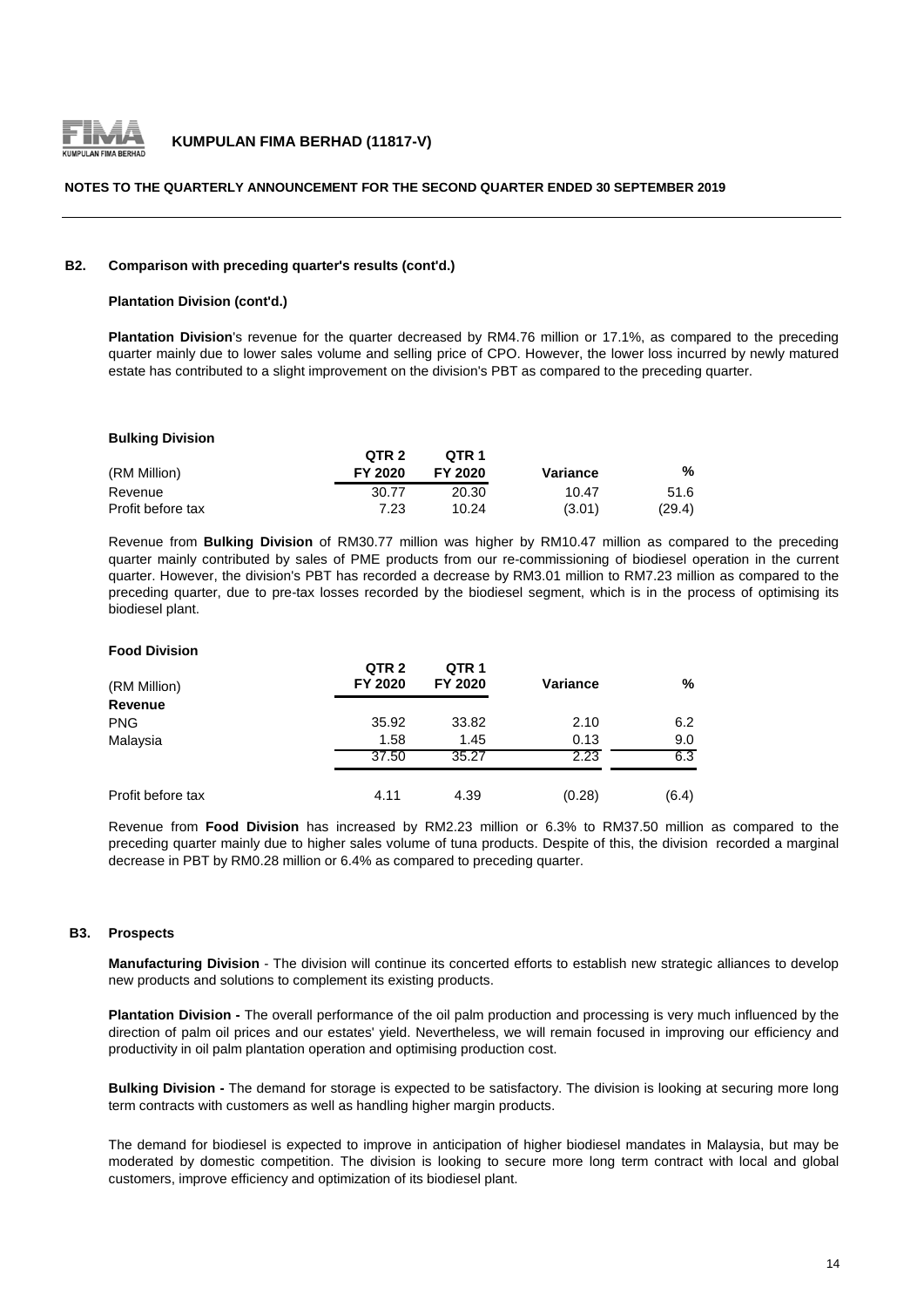

#### **NOTES TO THE QUARTERLY ANNOUNCEMENT FOR THE SECOND QUARTER ENDED 30 SEPTEMBER 2019**

#### **B3. Prospects (cont'd.)**

**Food Division** faces many challenges ahead, particularly in Papua New Guinea where the division's main operation is located, amidst intense market competition from cheaper imported products and currency fluctuation. The division will continue to focus on operational efficiency, productivity and margin improvements, and cost control as well as emphasising on quality, service and delivery.

#### **B4. Explanatory notes on variances with profit forecasts or profit guarantees**

The Group did not issue any profit forecast and/or profit guarantee to the public.

#### **B5. Income tax expense**

|                  | <b>Current</b> | <b>Current</b> |
|------------------|----------------|----------------|
|                  | year           | year           |
|                  | quarter        | to date        |
|                  | 30-9-2019      | 30-9-2019      |
|                  | <b>RM'000</b>  | <b>RM'000</b>  |
| Current taxation | 6,535          | 10,712         |

The effective tax rate on the Group's profit to date is higher than the statutory tax rate mainly due to under provision in prior year tax expense.

#### **B6. Profits/(losses) on sale of unquoted investments and/or properties**

There were no sale of unquoted investments and/or properties during the current quarter.

#### **B7. Purchase or disposal of quoted securities**

There were no purchase or disposal of quoted securities during the current quarter.

### **B8. Corporate proposals**

#### **(a) Status of corporate proposal**

There are no corporate proposals announced but not completed at the date of this report.

#### **(b) Utilisation of proceeds raised from any corporate proposal** Not applicable.

#### **B9. Borrowings and debt securities**

|                                    | As at         | As at           |
|------------------------------------|---------------|-----------------|
|                                    | 30-9-2019     | $31 - 3 - 2019$ |
|                                    | <b>RM'000</b> | <b>RM'000</b>   |
| Secured:                           |               |                 |
| Non-current                        |               |                 |
| Obligations under finance leases*  | 14,542        | 14,868          |
| Obligations under operating leases | 22,081        |                 |
|                                    | 36,623        | 14,868          |
| <b>Current</b>                     |               |                 |
| Obligations under finance leases*  | 643           | 643             |
| Obligations under operating leases | 6,378         |                 |
| Bankers' acceptance                | 3,218         | 4,506           |
| Short term revolving credit        | 30,000        | 30,000          |
|                                    | 40,239        | 35,149          |
|                                    |               |                 |
|                                    | 76,862        | 50,017          |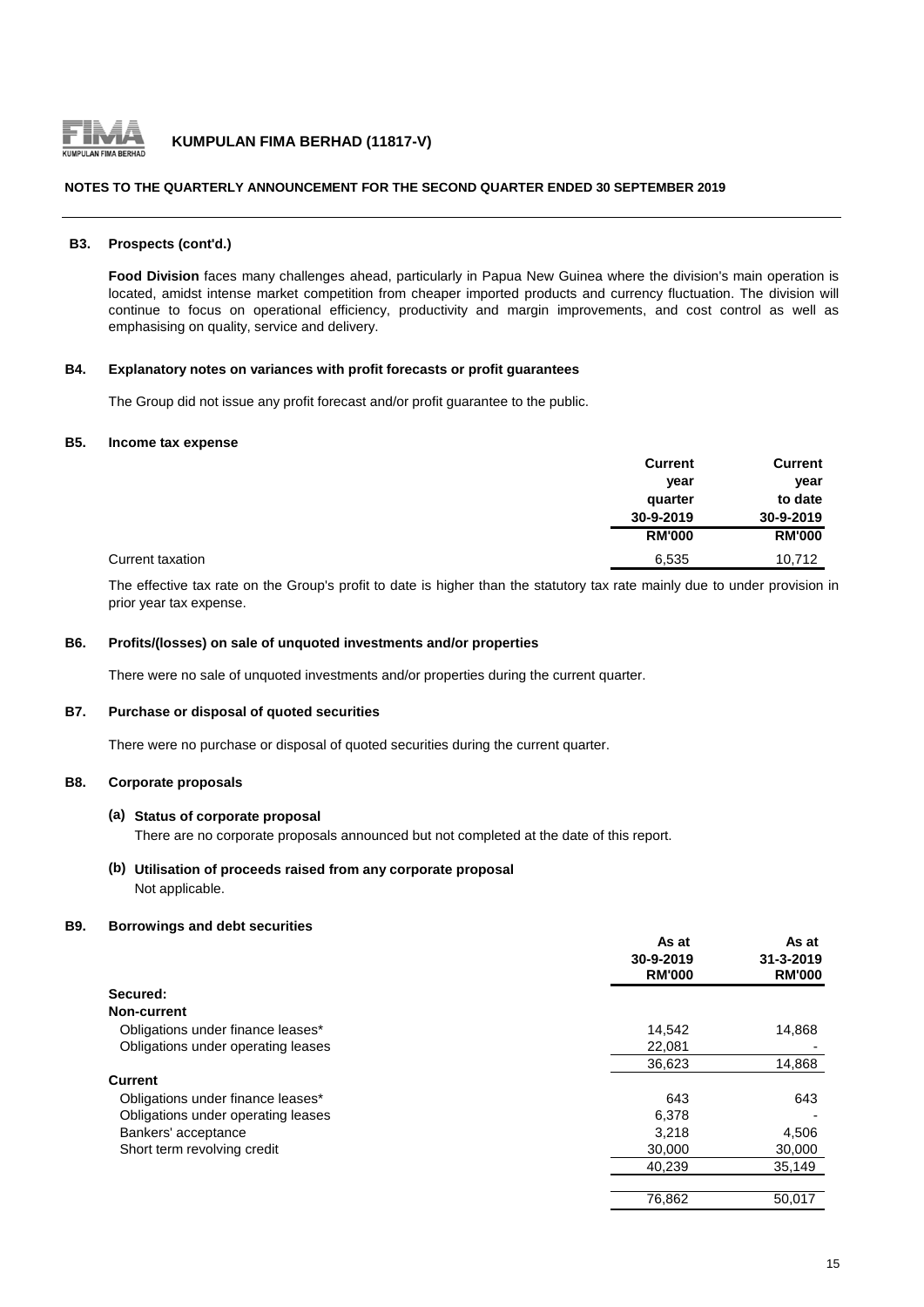

#### **NOTES TO THE QUARTERLY ANNOUNCEMENT FOR THE SECOND QUARTER ENDED 30 SEPTEMBER 2019**

#### **B9. Borrowings and debt securities (cont'd.)**

\* The obligations under finance leases are in respect of the following land lease:

- (i) A 99 year land lease granted to subsidiary, Gabungan Warisan Sdn. Bhd. to develop approximately 249.8 ha of land in Kuala Krai, Kelantan Darul Naim. The lease expires on 2 July 2112.
- (ii) Sub-leases granted to subsidiaries, Taka Worldwide Trading Sdn. Bhd. and Etika Gangsa Sdn. Bhd. over 2 parcels of land measuring approximately 404.6 ha, deemed suitable for oil palm cultivation, situated in Mukim Relai, Daerah Jajahan Gua Musang, Kelantan for a term of 66 years expiring 5 March 2075, with an option to renew for a further period of 33 years.
- (iii) A 60 year lease granted to subsidiary, R.N.E. Plantation Sdn Bhd over 1 plot of agricultural land measuring 2,000 ha located at Sungai Siput, Daerah Kuala Kangsar, Perak. The lease will expire on 3 August 2075, with an option to renew for a further 30 years.

#### **B10. Changes in material litigations**

Except for the following, there were no other changes in material litigation since the date of the last annual statement of financial position:

(i) On 30 July 2018, a subsidiary, Fima Corporation Berhad ("FimaCorp") announced that its wholly owned subsidiary, Percetakan Keselamatan Nasional Sdn. Bhd. ("the Plaintiff"), has on the same day, commenced a High Court action against Datasonic Technologies Sdn. Bhd. ("the Defendant").

The claim is for a sum of RM24,975,000.00 (excluding interest and cost) ("Outstanding Amount"), being the amount due and owing by the Defendant to the Plaintiff for 1.5 million Malaysian passport booklets which were supplied by the Plaintiff to the Defendant.

At the request of the Defendant during the case management on 3 October 2018, the Plaintiff agreed to attempt mediation with the aim of arriving at an amicable resolution. The mediation took place on 17 October 2018, 19 October 2018 and 1 March 2019. However, the parties could not reach a resolution.

The next case management has been fixed for 26 November 2019. The matter has been fixed for trial from 21 January 2020 until 24 January 2020.

This civil suit is not expected to give significant impact on the financial and operational position of the Company.

(ii) On 21 October 2016, FimaCorp announced that its Indonesian subsidiary, PT Nunukan Jaya Lestari ("PTNJL") has instituted legal proceedings to challenge the order issued by the Menteri Agraria dan Tata Ruang/Kepala Badan Pertanahan Nasional ('Defendant") ("Ministerial Order") to revoke PTNJL's land title Hak Guna Usaha No. 01/Nunukan Barat ("HGU") with immediate effect.

The Ministerial Order was on the basis that the HGU was improperly issued due to administrative irregularities performed by certain officers of the Badan Pertanahan Nasional Provinsi Kalimantan Timur at the time of the issuance of the HGU in 2003, resulting in parts of the area within the HGU to overlap with foresty areas. PTNJL's planted area affected by the Ministerial Order measures 3,691.9 hectare.

On 21 October 2016, PTNJL filed an application in the Pengadilan Tata Usaha (State Administrative Court) in Jakarta, Indonesia seeking an order to annul the Ministerial Order. Simultaneously, in the said application, PTNJL has also sought an order from State Administrative Court to postpone the enforcement of the Ministerial Order pending full and final determination of the matter by the Indonesian courts. The Defendant, together with a third party interverner, PT Adindo Hutani Lestari, have filed a defence against the said suit.

On 13 June 2017, the State Administrative Court dismissed the application filed by PTNJL to annul the Ministerial Order. Subsequently on 24 July 2017, PTNJL filed and appeal to the Pengadilan Tinggi Tata Usaha Negara Jakarta to appeal against the decision of the State Adminstrative Court.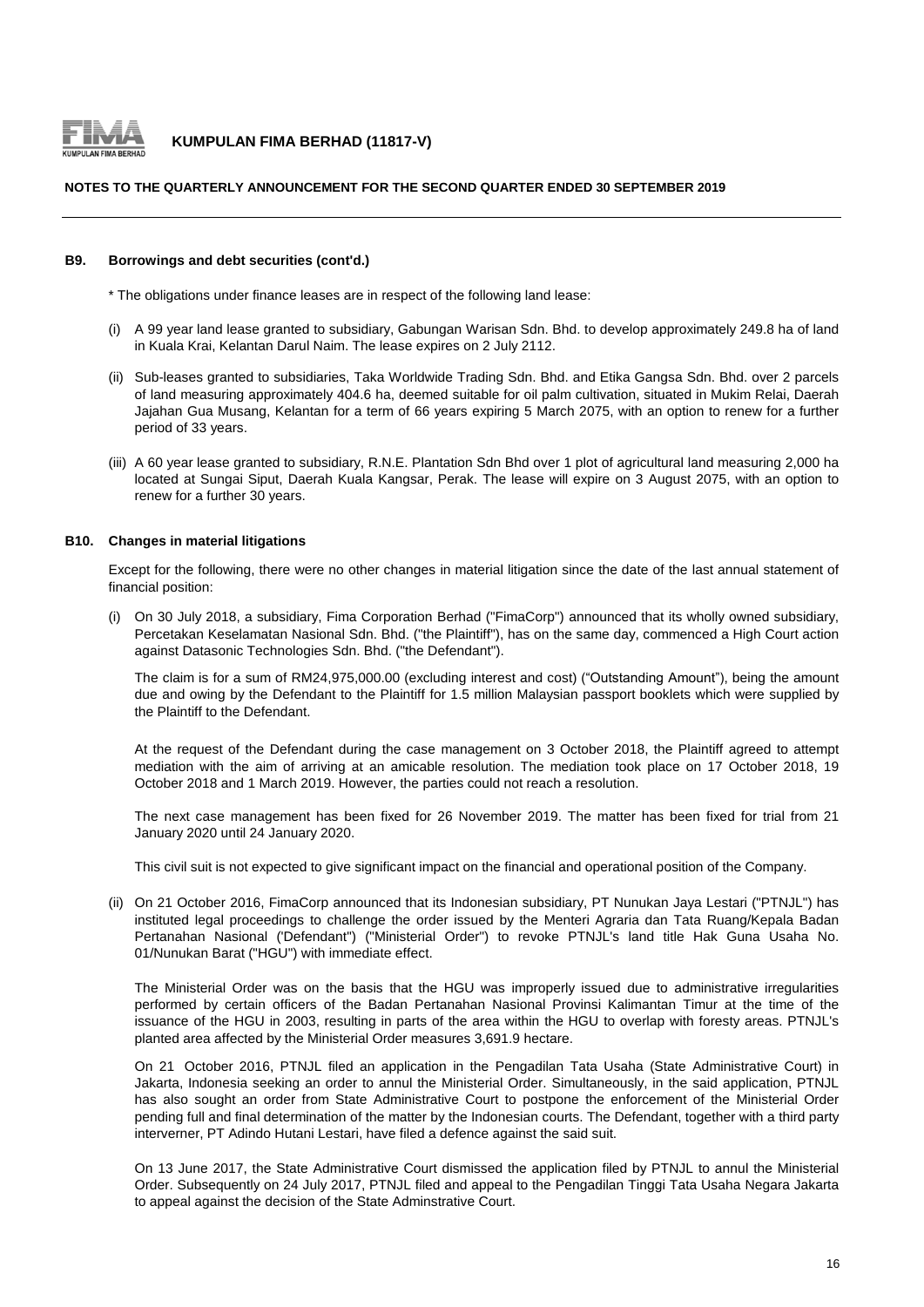

#### **NOTES TO THE QUARTERLY ANNOUNCEMENT FOR THE SECOND QUARTER ENDED 30 SEPTEMBER 2019**

#### **B10. Changes in material litigations (cont'd.)**

The Pengadilan Tinggi Tata Usaha Negara Jakarta vide its written decision dated 11 December 2017 (which was received by the Company's solicitors on 2 January 2018 and subsequently forwarded to FimaCorp on 3 January 2018):

- (a) has partly allowed PTNJL's appeal against the State Administrative Court's decision, with costs;
- (b) has declared that the Ministerial Order revoking PTNJL's HGU to be void, save for the areas overlapping with forestry areas/third party interests measuring 5,138 hectares; and
- $(c)$ has ordered the Defendant to revoke the Ministerial Order save for the areas overlapping with forestry areas/third party interests measuring 5,138 hectares.

Pursuant to Pengadilan Tinggi Tata Usaha Negara Jakarta's decision dated 11 December 2017, PTNJL has filed its statement of appeal on 10 January 2018 and appeal on 23 January 2018 to the Mahkamah Agung Republik Indonesia ("Mahkamah Agung") in respect of the decision of the Pengadilan Tinggi Tata Usaha Negara Jakarta.

Mahkamah Agung, vide its written decision dated 21 August 2018, has allowed PTNJL's appeal and ruled that the Ministerial Order revoking PTNJL's HGU be annulled. The Mahkamah Agung also ordered the Defendant, to simultaneously:

- $(a)$ issue an order cancelling PTNJL's HGU rights over the areas overlapping with third party interests measuring 3,500 hectares; and
- (b) issue a new HGU certificate in favour of PTNJL for an area measuring 16,474.130 hectares, (which is 19,974.130 hectares less the 3,500 hectares referred to in paragraph (a) above).

PTNJL is currently taking the necessary legal steps to enforce the court's decision.

The amount of write back relating to the impairment of property, plant and equipment previously affected by the Ministerial Order is RM23,631,000 and reflected in the previous financial year.

On 20 February 2019, FimaCorp announced that PTNJL has received notice that the Defendant has filed an application for judicial review together with its judicial review memorandum at the Mahkamah Agung on 8 February 2019. The Defendant is seeking to set aside the Mahkamah Agung's written decision dated 21 August 2018 on grounds that the court had among others misapplied the law to the relevant facts in arriving at the decision. PTNJL has on 18 March 2019 filed a counter memorandum at the Mahkamah Agung in response to the said application.

Under Indonesian laws and regulations, commencement of judicial review proceedings does not prevent the implementation of the Mahkamah Agung's written decision as aforesaid.

(iii) Following the termination of the Tenancy Agreement by Malaysia Airports Holding Berhad ("MAHB") on 11 May 2000, a subsidiary, FimaCorp, as the Principal Tenant issued a termination notice dated 15 May 2000 to all its respective sub-tenants at Airtel Complex, Subang.

Pursuant to the above, on 28 September 2001, FimaCorp was served a Writ of Summons dated 9 August 2001 from a tenant ("Plaintiff") claiming for a compensation sum of approximately RM2.12 million being the renovation costs and general damages arising from the early termination of the Tenancy Agreement at Airtel Complex, in Subang. The Board of FimaCorp had sought the advice of the solicitors and was of the opinion that there should be no compensation payable to the Plaintiff as the demised premises was acquired by a relevant authority, MAHB, which was provided in the Tenancy Agreement between FimaCorp and the Plaintiff.

On 11 November 2008, the Court had disposed off this matter summarily in favour of the Plaintiff and on 4 March 2009, FimaCorp had filed its Record of Appeal to the Court of Appeal to appeal against the decision.

The subsidiary had made full provision for the compensation claim of RM2.12 million in the financial year ended 31 March 2009.

On 27 September 2011, the Court of Appeal had allowed FimaCorp's appeal against the decision handed down by the High Court. However, the Court of Appeal had directed that the matter be remitted to the High Court for a full trial. There has been no development since 27 September 2011.